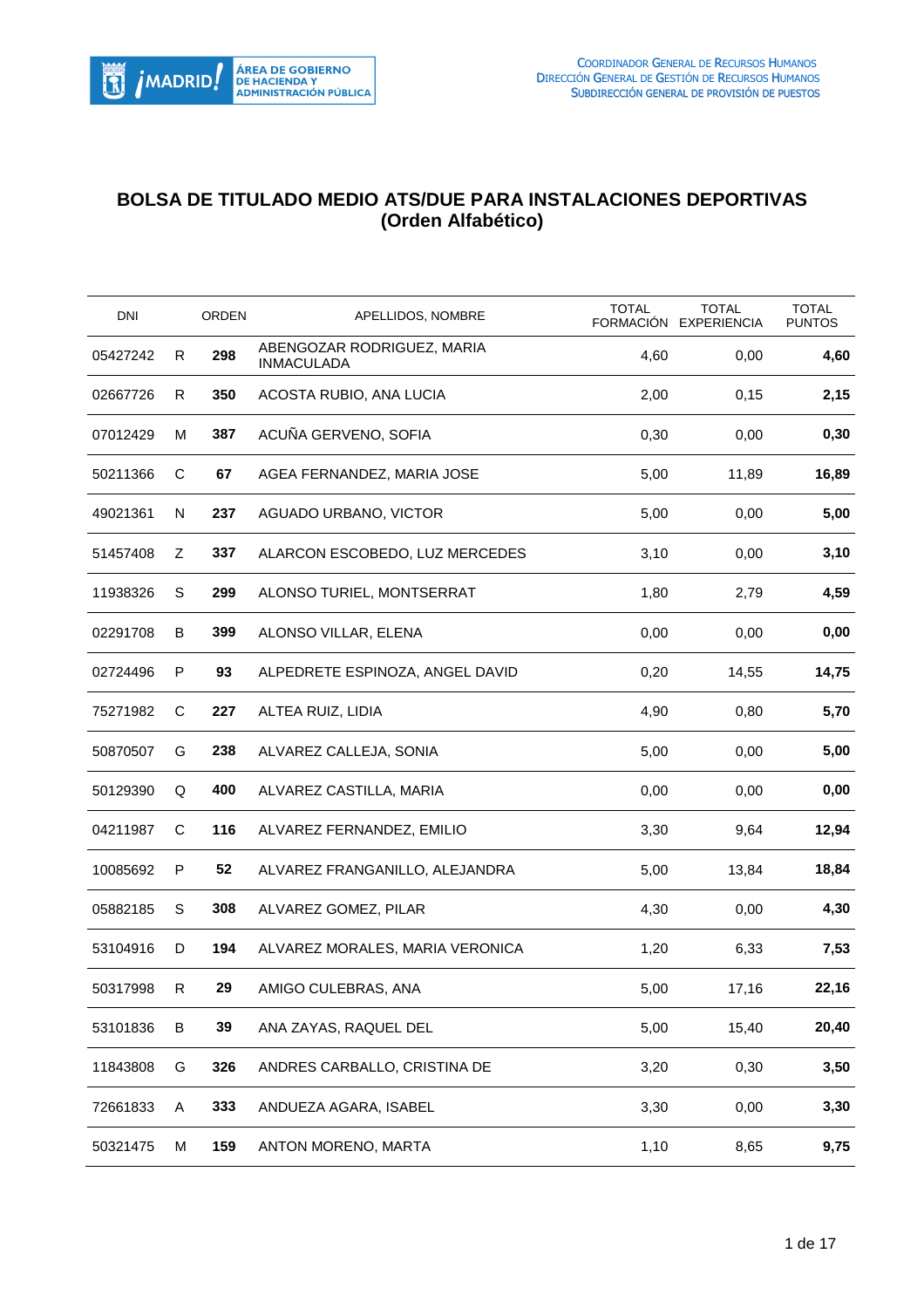

| DNI      |    | ORDEN        | APELLIDOS, NOMBRE                 | <b>TOTAL</b> | <b>TOTAL</b><br>FORMACIÓN EXPERIENCIA | <b>TOTAL</b><br><b>PUNTOS</b> |
|----------|----|--------------|-----------------------------------|--------------|---------------------------------------|-------------------------------|
| 10198373 | N  | 1            | APARICIO MATA, MARIA DEL ROSARIO  | 5,00         | 20,00                                 | 25,00                         |
| 70241851 | N  | 97           | ARAGONESES BURGOS, PATRICIA       | 5,00         | 9,65                                  | 14,65                         |
| 50211616 | V  | 187          | ARANDA VARELA, SEILA              | 5,00         | 2,79                                  | 7,79                          |
| 11847027 | Α  | 61           | ARGELICH PRADOS, JUAN MIGUEL      | 4,40         | 12,74                                 | 17,14                         |
| X9051379 | M  | 344          | ARIAS HERNANDEZ, REGLA JACQUELINE | 1,80         | 0,80                                  | 2,60                          |
| 02915876 | м  | 338          | ARRIBAS CUENCA, RUS MARIA         | 3,10         | 0,00                                  | 3,10                          |
| 06548209 | V  | 215          | ARRIBAS JIMENEZ, MARIA ASCENSION  | 1,00         | 5,03                                  | 6,03                          |
| 06561406 | N  | 182          | ARRIBAS JIMENEZ, MARIA JESUS      | 2,50         | 5,71                                  | 8,21                          |
| 50970973 | Y  | 239          | ARROYO ROMERO, JOSE DAVID         | 5,00         | 0,00                                  | 5,00                          |
| 51102694 | Y  | 135          | ATANCE PEREIRA, DEBORAH           | 5,00         | 6,63                                  | 11,63                         |
| 50605456 | м  | 290          | BALTANAS GARCIA, ALBA MARIA       | 4,90         | 0,00                                  | 4,90                          |
| X6310307 | G  | 224          | BARDALES ACOSTA, LIBERTAD         | 3,20         | 2,62                                  | 5,82                          |
| 28941871 | м  | 201          | BARRANTES CAMPON, SANTIAGO        | 5,00         | 2,08                                  | 7,08                          |
| 09793000 | Ζ  | $\mathbf{2}$ | BAZ GERVAS, MARIA ESTHER          | 5,00         | 20,00                                 | 25,00                         |
| 46866425 | S  | 100          | BERDEJO CURIEL, JAVIER IVAN       | 1,40         | 13,03                                 | 14,43                         |
| 16810003 | Q  | 155          | BERLANGA CASADO, NOELIA           | 4,10         | 5,91                                  | 10,01                         |
| 70986593 | Z  | 178          | BERNALTE INCERTIS, ANA BELEN      | 3,30         | 5,23                                  | 8,53                          |
| 51998765 | С  | 401          | BERNALTE RUIZ, PAULA              | 0,00         | 0,00                                  | 0,00                          |
| 50962987 | R. | 291          | BLANCO VAQUERO, ANGEL LUIS        | 4,90         | 0,00                                  | 4,90                          |
| 50122955 | K. | 128          | BLAS FERNANDEZ, YOLANDA DE        | 5,00         | 6,99                                  | 11,99                         |
| 02666786 | M  | 364          | BORRAGAN MONTERO, BARBARA         | 0,80         | 0,44                                  | 1,24                          |
| 53013411 | Κ  | 240          | BOVEZ MAESTRO, BEATRIZ            | 5,00         | 0,00                                  | 5,00                          |
| 50215333 | P  | 120          | BRAVO CUESTA, LAURA               | 5,00         | 7,44                                  | 12,44                         |
| 50227572 | В  | 220          | BRAVO FAYA, NILDA                 | 5,00         | 0,91                                  | 5,91                          |
| 08928296 | H  | 152          | BRAVO MORALES, MARIA TERESA       | 5,00         | 5,07                                  | 10,07                         |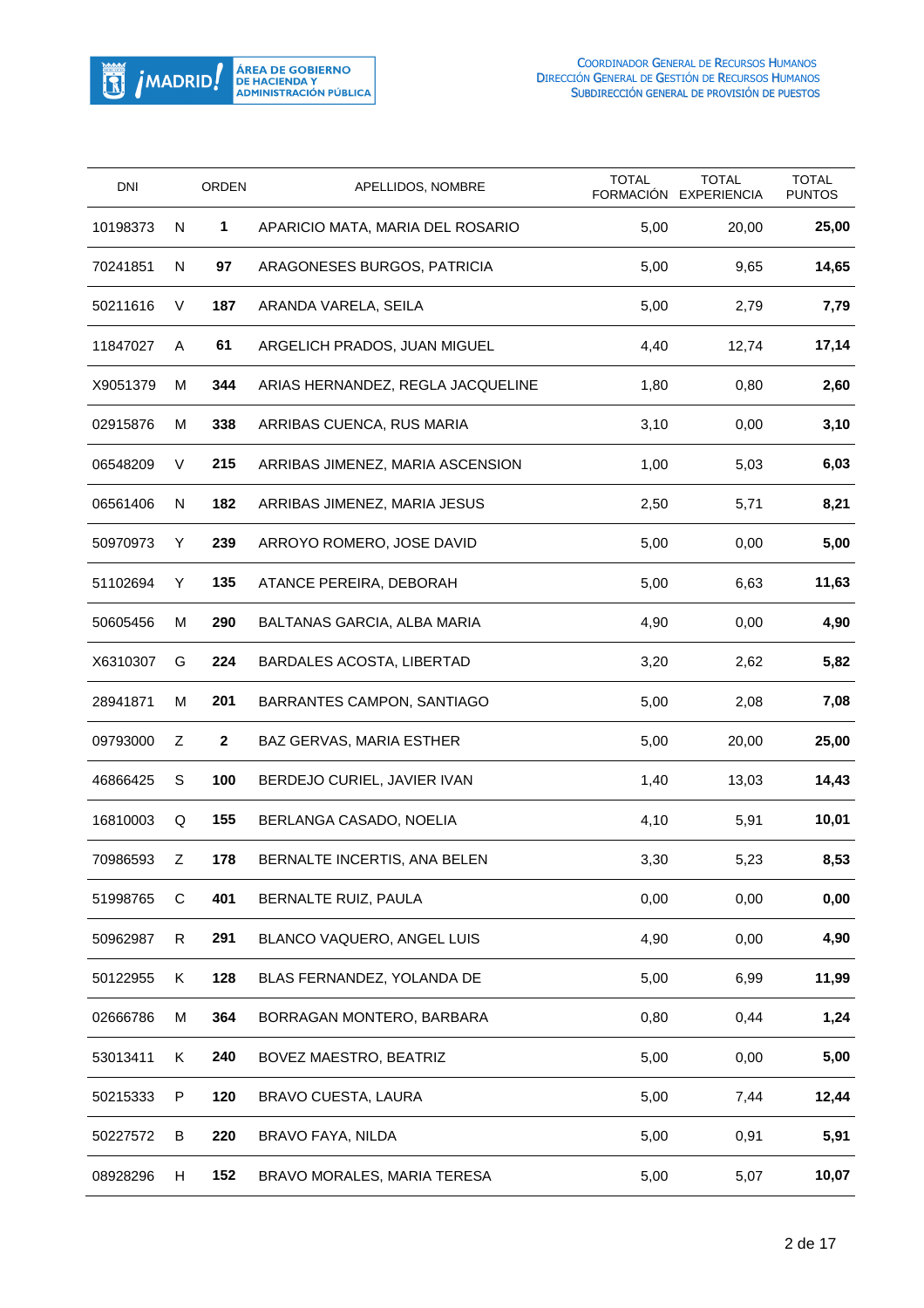

| DNI      |    | <b>ORDEN</b> | APELLIDOS, NOMBRE                | <b>TOTAL</b> | <b>TOTAL</b><br>FORMACIÓN EXPERIENCIA | <b>TOTAL</b><br><b>PUNTOS</b> |
|----------|----|--------------|----------------------------------|--------------|---------------------------------------|-------------------------------|
| 46840747 | м  | 241          | BRONCANO GARCIA, RAQUEL          | 5,00         | 0,00                                  | 5,00                          |
| 03871574 | F  | 340          | <b>BUSTOS SEPULVEDA, MARTA</b>   | 2,90         | 0,00                                  | 2,90                          |
| 01183435 | Q  | 83           | CABALLERO MURILLO, GEMA MARIA    | 5,00         | 10,76                                 | 15,76                         |
| 51136798 | R. | 229          | CAILLAGUA CAISA, SILVIA          | 2,90         | 2,68                                  | 5,58                          |
| 75790135 | Y  | 124          | CAIRON VAZQUEZ, ESTEFANIA        | 5,00         | 7,18                                  | 12,18                         |
| 47518718 | м  | 365          | CALLE DIAZ, SORAYA               | 1,20         | 0,00                                  | 1,20                          |
| 44387354 | Е  | 214          | CAMACHO RIOS, CRISTINA           | 5,00         | 1,09                                  | 6,09                          |
| 51410930 | L  | 142          | CAMPO FERNANDEZ, ANA MARIA DEL   | 2,70         | 8,28                                  | 10,98                         |
| 11823419 | Q  | 242          | CAMPO VERA, MONTSERRAT DEL       | 5,00         | 0,00                                  | 5,00                          |
| 70062811 | G  | 361          | CANO AYUSO, ANA                  | 1,30         | 0,00                                  | 1,30                          |
| 40373549 | Q  | 392          | CAÑADAS CORTES, CRISTINA NEREA   | 0,00         | 0,17                                  | 0,17                          |
| 15450398 | Χ  | 243          | CAÑETE RUIZ, FRANCISCA           | 5,00         | 0,00                                  | 5,00                          |
| 51682580 | Q  | 31           | CARBAJO GULLON, MARIA DEL PILAR  | 5,00         | 16,98                                 | 21,98                         |
| 01186302 | P  | 244          | CARBAJOSA SANCHEZ, CLARA         | 5,00         | 0,00                                  | 5,00                          |
| 50543499 | X. | 43           | CARDENAS CORNEJO, MIGUEL ANGEL   | 0,00         | 20,00                                 | 20,00                         |
| 53451435 | X. | 402          | CARDENAS VELASQUEZ, SONIA ZULEMA | 0,00         | 0,00                                  | 0,00                          |
| 52864819 | D  | 218          | CARRASCO HARINERO, SARA          | 1,90         | 4,04                                  | 5,94                          |
| 50754585 | W  | 98           | CARRASCO LUNA, GADYS FELICITAS   | 2,70         | 11,89                                 | 14,59                         |
| 02276874 | N  | 146          | CARRASCO RODRIGUEZ, ELENA        | 0,40         | 10,42                                 | 10,82                         |
| 70954599 | J  | 38           | CARRETO MARTIN, FELIX            | 0,40         | 20,00                                 | 20,40                         |
| 50902635 | R  | 203          | CARRIN DURAN, DIANA MARIA        | 5,00         | 2,01                                  | 7,01                          |
| 07805670 | Е  | 217          | CASQUERO LEON, JUAN MIGUEL       | 1,10         | 4,86                                  | 5,96                          |
| 02620875 | W  | 245          | CASTELLANOS TORRES, MARIA ISABEL | 5,00         | 0,00                                  | 5,00                          |
| 51948506 | Q  | 295          | CASTELO DELGADO, MONICA          | 3,30         | 1,44                                  | 4,74                          |
| 02671249 | Y  | 294          | CASTILLO VELA, LUISA MERCEDES    | 2,00         | 2,77                                  | 4,77                          |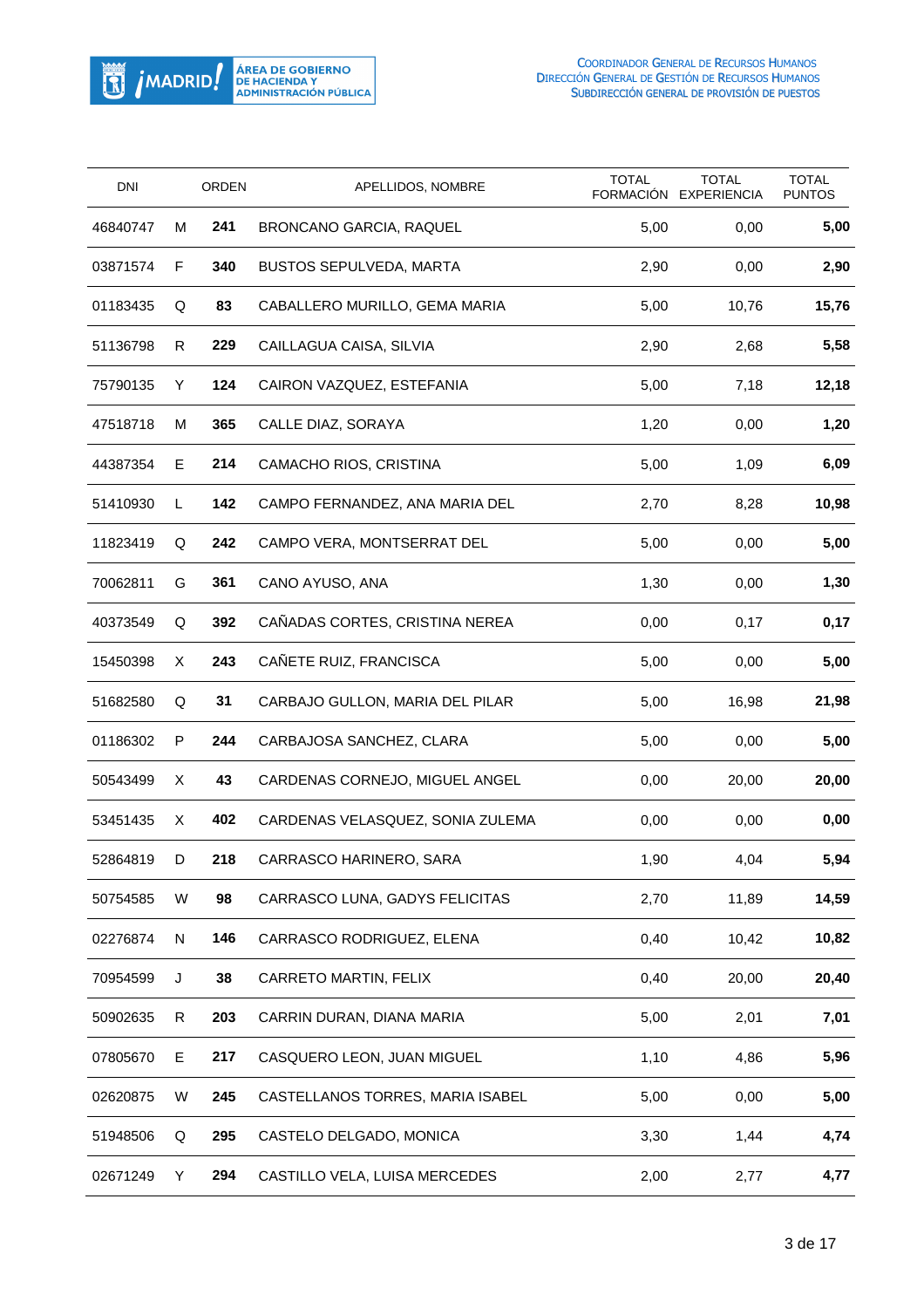

| <b>DNI</b> |    | <b>ORDEN</b> | APELLIDOS, NOMBRE                  | <b>TOTAL</b> | <b>TOTAL</b><br>FORMACIÓN EXPERIENCIA | <b>TOTAL</b><br><b>PUNTOS</b> |
|------------|----|--------------|------------------------------------|--------------|---------------------------------------|-------------------------------|
| 51459438   | С  | 246          | CASTRO CERECEDA, TAMARA            | 5,00         | 0,00                                  | 5,00                          |
| 50092604   | F  | 27           | CASTRO RUIZ DE LEON, MONICA        | 3,60         | 18,94                                 | 22,54                         |
| 52889923   | С  | 377          | CASTRO TRUCHADO, MARIA DE          | 0,60         | 0,00                                  | 0,60                          |
| 50191357   | K  | 20           | CAYETANO DIAZ, JUAN                | 4,20         | 20,00                                 | 24,20                         |
| 71502361   | F  | 161          | CERDAN APRESA, SARAY               | 5,00         | 4,70                                  | 9,70                          |
| 50981566   | L. | 176          | CERRO MARTIN, PEDRO DEL            | 1,70         | 6,98                                  | 8,68                          |
| 52999701   | L. | 143          | CESTEROS SALVADOR, PALOMA          | 5,00         | 5,95                                  | 10,95                         |
| 51416840   | H  | 55           | CHILLON RISQUET, SONIA             | 0,40         | 17,33                                 | 17,73                         |
| 52537901   | J  | 58           | COBO MENA, ALEJANDRA MARIA         | 3,40         | 13,85                                 | 17,25                         |
| 01925180   | B  | 247          | COCA PEREZ, VICENTE                | 5,00         | 0,00                                  | 5,00                          |
| 47467268   | Υ  | 378          | CODON DE LA CAL, ANA EVA           | 0,60         | 0,00                                  | 0,60                          |
| 51942962   | S  | 403          | COELLO RODRIGUEZ, ESTHER           | 0,00         | 0,00                                  | 0,00                          |
| 51983629   | H  | 172          | CONDE ORTEGA, NOELIA               | 5,00         | 3,94                                  | 8,94                          |
| 53563367   | R  | 235          | CORRAL DE EUSEBIO, ALICIA          | 5,00         | 0,13                                  | 5,13                          |
| 45738880   | Е  | 163          | CORTES BAENA, CRISTINA             | 5,00         | 4,52                                  | 9,52                          |
| 75485859   | C  | 317          | COSTELA MORENO, ERIKA              | 3,90         | 0,00                                  | 3,90                          |
| X8869108   | D  | 199          | COSTRAS., TEODORA DOINA            | 5,00         | 2,18                                  | 7,18                          |
| 50123196   | D  | 352          | CRESO FERNANDEZ, GEMA              | 1,60         | 0,28                                  | 1,88                          |
| 50989873   | т  | 177          | <b>CRESPO PEREZ, IRENE</b>         | 1,20         | 7,39                                  | 8,59                          |
| 76116939   | A  | 141          | CRUZ PAREJO, MARIA DEL PUERTO      | 5,00         | 6,11                                  | 11,11                         |
| 50117249   | L  | 69           | DELGADO GARRIDO, JUAN RAMON        | 4,00         | 12,87                                 | 16,87                         |
| 50102963   | Q  | 40           | DIAZ ANTON, JESUS                  | 5,00         | 15,37                                 | 20,37                         |
| 53131578   | Ζ  | 3            | DIAZ GARCIA-CERVIGON, MARIA TERESA | 5,00         | 20,00                                 | 25,00                         |
| 05278063   | т  | 311          | DIAZ PILAR, MARIA LUISA            | 3,40         | 0,86                                  | 4,26                          |
| 08103824   | G  | 103          | DIAZ TORRES, MARIA JULIANA         | 1,20         | 13,13                                 | 14,33                         |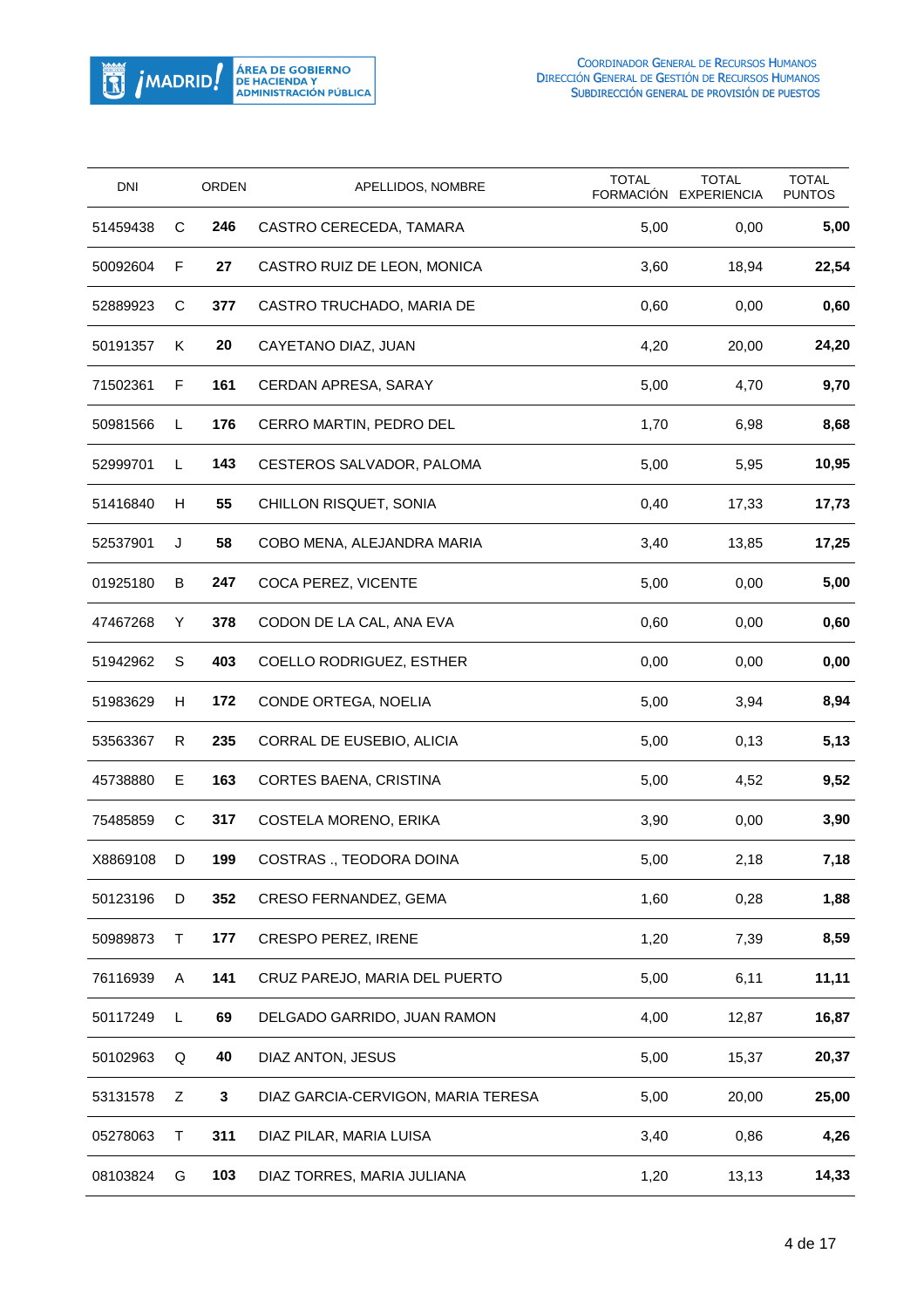

| <b>DNI</b> |    | <b>ORDEN</b> | APELLIDOS, NOMBRE                  | <b>TOTAL</b><br>FORMACIÓN | <b>TOTAL</b><br><b>EXPERIENCIA</b> | <b>TOTAL</b><br><b>PUNTOS</b> |
|------------|----|--------------|------------------------------------|---------------------------|------------------------------------|-------------------------------|
| 50207723   | B  | 359          | DIMANUEL JIMENEZ, SARA             | 1,50                      | 0,00                               | 1,50                          |
| 50752486   | L  | 404          | DOMINGUEZ DOMINGUEZ, ALEJANDRO     | 0,00                      | 0,00                               | 0,00                          |
| 53008872   | J  | 248          | DOMINGUEZ GONZALEZ, ANALIA         | 5,00                      | 0,00                               | 5,00                          |
| 70883690   | J  | 249          | DOMINGUEZ MARTIN, ANA BELEN        | 5,00                      | 0,00                               | 5,00                          |
| 07244899   | Ζ  | 106          | DOMINGUEZ MARTIN, JOSE UBALDO      | 4,40                      | 9,58                               | 13,98                         |
| 50466445   | Y  | 94           | DORADO RUIZ, GEMA                  | 3,80                      | 10,93                              | 14,73                         |
| 05644444   | Ζ  | 35           | DUEÑA CHACON, JUAN JOSE DE LA      | 1,40                      | 20,00                              | 21,40                         |
| 50982857   | Е  | 371          | EGIDO BRAVO, SARA                  | 0,00                      | 0,98                               | 0,98                          |
| 50770908   | H  | 348          | ENRIQUEZ AVILA, JUSTINA SUSANA     | 0,60                      | 1,72                               | 2,32                          |
| 02210815   | D  | 24           | ESCUDERO LOPEZ, VICENTE            | 3,30                      | 20,00                              | 23,30                         |
| 51379453   | Y  | 250          | ESPERANZA ESPERANZA, YOLANDA       | 5,00                      | 0,00                               | 5,00                          |
| 50877819   | W  | 57           | ESPINOSA MORALES, PILAR CARMEN     | 5,00                      | 12,39                              | 17,39                         |
| 52189158   | L. | 312          | ESPINOSA PEREZ, VIRGINIA           | 4,20                      | 0,00                               | 4,20                          |
| 11845116   | R  | 88           | EXPOSITO CAMINO, ADELA             | 5,00                      | 10,15                              | 15,15                         |
| 02292087   | E  | 289          | FALCON CORZO, JANET CRISTINA       | 2,90                      | 2,04                               | 4,94                          |
| 02643405   | S  | 405          | FAURA BRU, DANIEL                  | 0,00                      | 0,00                               | 0,00                          |
| 16616689   | V  | 319          | FERNANDEZ AJAMIL, OLGA             | 2,70                      | 1,15                               | 3,85                          |
| 51457938   | S  | 251          | FERNANDEZ CAPRISTAN, LUZ ESPERANZA | 5,00                      | 0,00                               | 5,00                          |
| 06266617   | Ζ  | 252          | FERNANDEZ CASTELLANO, MARIA        | 5,00                      | 0,00                               | 5,00                          |
| 50829522   | м  | 362          | FERNANDEZ CHECA, MARIA ISABEL      | 1,30                      | 0,00                               | 1,30                          |
| 47522933   | B  | 320          | FERNANDEZ DIAZ, SERGIO             | 1,00                      | 2,84                               | 3,84                          |
| 03882352   | Κ  | 157          | FERNANDEZ GARCES, MONICA           | 5,00                      | 4,92                               | 9,92                          |
| 71948891   | S  | 223          | FERNANDEZ MARTINEZ, ELIA           | 5,00                      | 0,87                               | 5,87                          |
| 33511448   | B  | 70           | FERNANDEZ MARTINEZ, MARIA LUISA    | 1,60                      | 15,21                              | 16,81                         |
| 33329265   | В  | 123          | FERNANDEZ NEIRA, MARIA TERESA      | 3,10                      | 9,15                               | 12,25                         |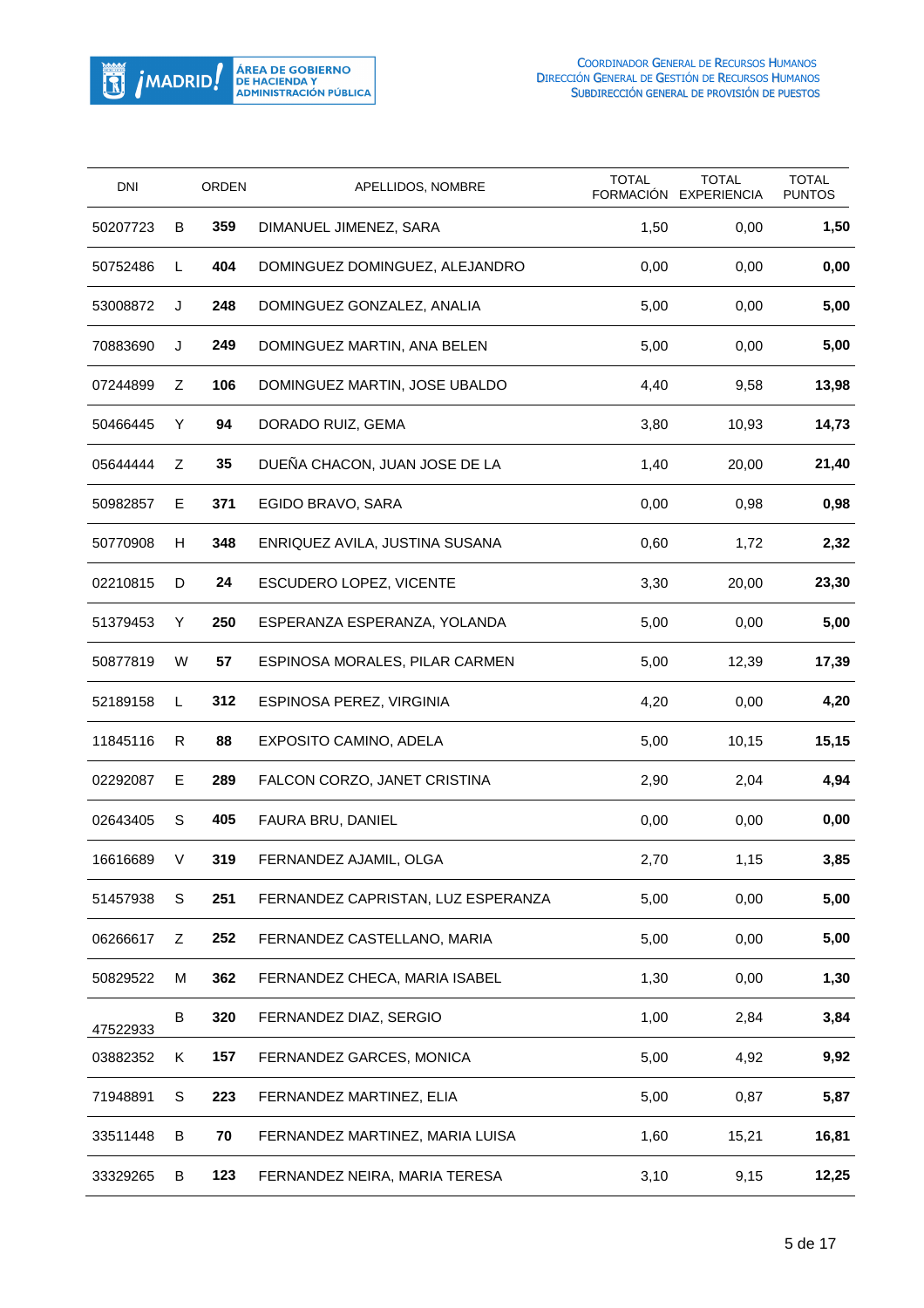

| <b>DNI</b> |    | <b>ORDEN</b> | APELLIDOS, NOMBRE                  | <b>TOTAL</b> | <b>TOTAL</b><br>FORMACIÓN EXPERIENCIA | <b>TOTAL</b><br><b>PUNTOS</b> |
|------------|----|--------------|------------------------------------|--------------|---------------------------------------|-------------------------------|
| 71011575   | H  | 233          | FERNANDEZ RODRIGUEZ, MIRIAM        | 5,00         | 0,31                                  | 5,31                          |
| 50983374   | Χ  | 253          | FERNANDEZ VADILLO, REBECA          | 5,00         | 0,00                                  | 5,00                          |
| 51632931   | R  | 374          | FERRER GARCIA, JOAQUIN             | 0,00         | 0,76                                  | 0,76                          |
| 50468056   | F  | 254          | FONTECHA MERINO, VICTOR MANUEL     | 5,00         | 0,00                                  | 5,00                          |
| 50222147   | Ζ  | 17           | FRANCO DAVILA, MARITZA ROXANA      | 4,80         | 20,00                                 | 24,80                         |
| 07562995   | F  | 198          | FRANCO RUIZ, ROSA MARIA            | 4,60         | 2,60                                  | 7,20                          |
| 32684378   | Κ  | 54           | FREIRE GOMEZ, MARIA LORENA         | 5,00         | 12,96                                 | 17,96                         |
| 02250586   | J  | 383          | FRESNEDA JIMENEZ, CAROLINA         | 0,30         | 0,20                                  | 0,50                          |
| 71216974   | G  | 188          | FRESNO SERRANO, ESTHER DEL         | 5,00         | 2,74                                  | 7,74                          |
| 46934172   | G  | 379          | FRUTOS PEREZ, MARTA DE             | 0,60         | 0,00                                  | 0,60                          |
| 50750635   | P  | 167          | FUENTES BUENO, MARIA JOSE          | 5,00         | 4,39                                  | 9,39                          |
| 52371910   | J  | 72           | GAITAN ESCOLAR, MAR                | 3,20         | 13,48                                 | 16,68                         |
| 51948508   | H  | 63           | <b>GALAN CUBERO, MARIA</b>         | 5,00         | 12,08                                 | 17,08                         |
| 02633242   | P  | 85           | <b>GALINDO BERLINCHES, BEATRIZ</b> | 5,00         | 10,44                                 | 15,44                         |
| 50466393   | Τ  | 77           | <b>GARCIA ALVAREZ, SONIA</b>       | 5,00         | 11,12                                 | 16,12                         |
| 47499069   | K. | 140          | GARCIA BERDUN, ALMUDENA            | 5,00         | 6,20                                  | 11,20                         |
| 45718818   | Q  | 306          | GARCIA CASTILLO, JUAN JOSE         | 2,80         | 1,63                                  | 4,43                          |
| 09000696   | Ζ  | 212          | <b>GARCIA CRESPO, PATRICIA</b>     | 3,70         | 2,40                                  | 6,10                          |
| 52951945   | В  | 45           | GARCIA GARCIA, YOANA               | 5,00         | 14,47                                 | 19,47                         |
| 11840711   | N  | 366          | <b>GARCIA GOMEZ, DAVID</b>         | 1,20         | 0,00                                  | 1,20                          |
| 70040212   | Ζ  | 234          | GARCIA HIDALGO, MARIA CRISTINA     | 5,00         | 0,21                                  | 5,21                          |
| 07480207   | D  | 133          | GARCIA HIDALGO, MARIA ELENA        | 5,00         | 6,81                                  | 11,81                         |
| 06998633   | D  | 4            | GARCIA MARTIN, MARIA GUADALUPE     | 5,00         | 20,00                                 | 25,00                         |
| 30987622   | Κ  | 228          | GARCIA MEDINA, JUAN MANUEL         | 5,00         | 0,68                                  | 5,68                          |
| 50103291   | E  | 202          | GARCIA MUÑOZ, OSCAR                | 3,40         | 3,62                                  | 7,02                          |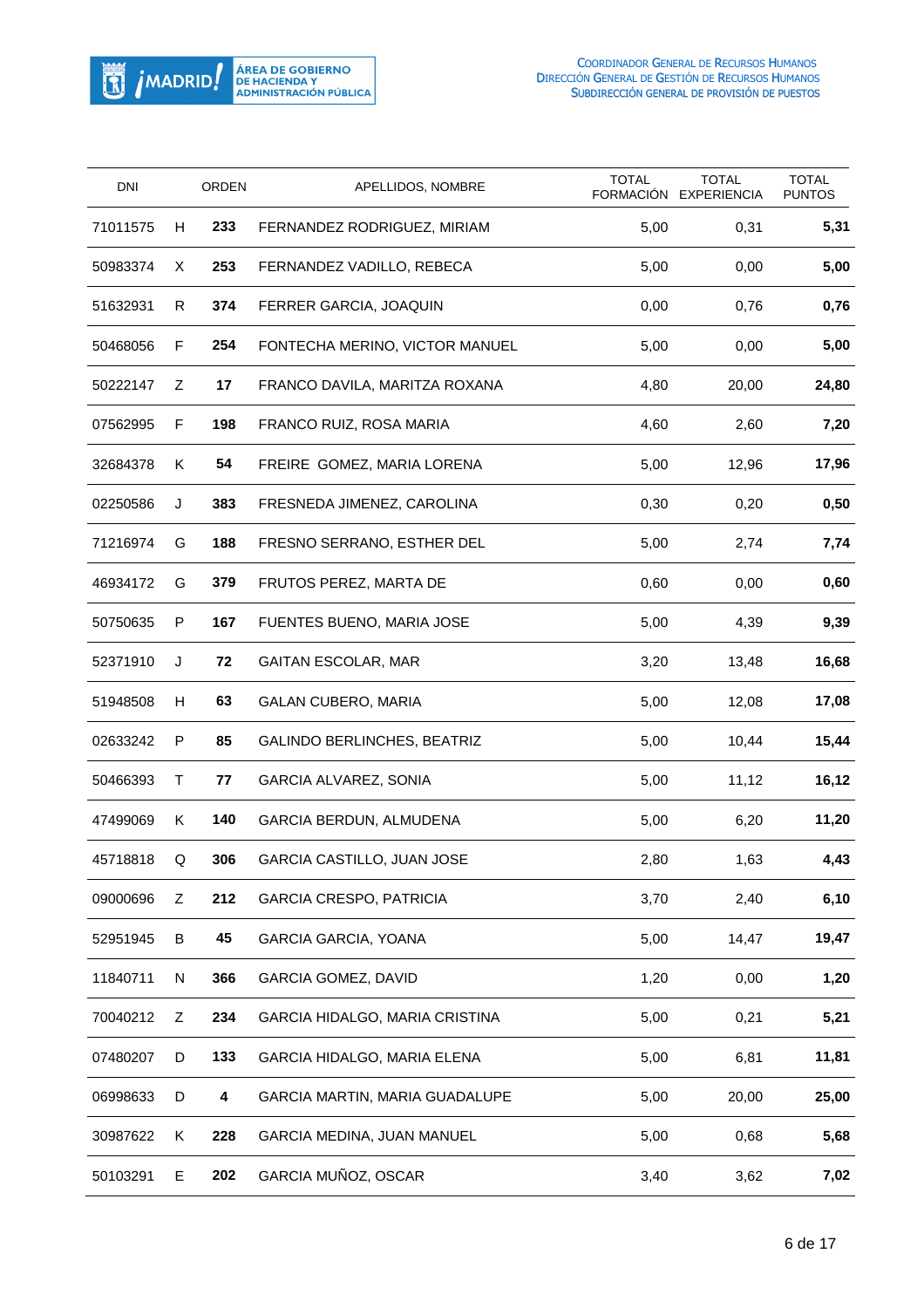

| <b>DNI</b> |           | <b>ORDEN</b> | APELLIDOS, NOMBRE                | <b>TOTAL</b><br><b>FORMACIÓN</b> | <b>TOTAL</b><br><b>EXPERIENCIA</b> | <b>TOTAL</b><br><b>PUNTOS</b> |
|------------|-----------|--------------|----------------------------------|----------------------------------|------------------------------------|-------------------------------|
| 46922204   | L         | 75           | <b>GARCIA NIETO, LOURDES</b>     | 5,00                             | 11,36                              | 16,36                         |
| 50452326   | D         | 209          | <b>GARCIA RIVEIRO, FRANCISCA</b> | 5,00                             | 1,62                               | 6,62                          |
| 11780367   | C         | 28           | GARCIA VALENCIA, JUAN ANTONIO    | 2,50                             | 20,00                              | 22,50                         |
| 51980950   | F         | 406          | GARCIA-NAVAS LOPEZ-CUELLAR, ADA  | 0,00                             | 0,00                               | 0,00                          |
| 75117413   | B         | 407          | GAZQUEZ NIETO, FRANCISCO JAVIER  | 0,00                             | 0,00                               | 0,00                          |
| 49008268   | Y         | 232          | GIL GARCIA, ANDRES               | 0,00                             | 5,36                               | 5,36                          |
| 50100187   | Τ         | 41           | GIMENO VAZQUEZ, ESTHER           | 5,00                             | 15,14                              | 20,14                         |
| 44203821   | Y         | 34           | GONZALEZ DOMINGUEZ, NURIA        | 1,60                             | 20,00                              | 21,60                         |
| 05016428   | S         | 226          | GONZALEZ GOMEZ, MARIA DEL PILAR  | 2,00                             | 3,75                               | 5,75                          |
| 04848048   | Q         | 53           | GONZALEZ MARTIN, ALMUDENA        | 3,10                             | 15,73                              | 18,83                         |
| 52346496   | Ζ         | 255          | GONZALEZ MARTIN, RAQUEL          | 5,00                             | 0,00                               | 5,00                          |
| 51098443   | Χ         | 200          | GONZALEZ SARDINERO, ESTHER       | 5,00                             | 2,14                               | 7,14                          |
| 53450945   | A         | 382          | GUERRERO MENENDEZ, ROBERTO       | 0,50                             | 0,01                               | 0,51                          |
| 75121103   | Κ         | 380          | GUERRERO PADILLA, ALBA           | 0,60                             | 0,00                               | 0,60                          |
| 50636445   | J         | 395          | GUILLEN CALDERON, JORGE ALFREDO  | 0,10                             | 0,00                               | 0,10                          |
| 50885582   | Z         | 19           | GUMPAL DOMINGO, MARICHU          | 4,40                             | 20,00                              | 24,40                         |
| 52995183   | D         | 190          | GUTIERREZ NIETO, CAROLINA MARIA  | 5,00                             | 2,65                               | 7,65                          |
| 02261993   | ${\sf N}$ | 51           | GUZMAN CASERO, CRISTINA          | 5,00                             | 14,02                              | 19,02                         |
| 53416524   | J         | 125          | HERNANDEZ BLAS, RAQUEL           | 3,50                             | 8,68                               | 12,18                         |
| 11832915   | J         | 60           | HERNANDEZ BRUÑAS, MARIA JOSE     | 5,00                             | 12,18                              | 17,18                         |
| 20267054   | Y         | 50           | HERNANDEZ ESCRIBANO, SONIA       | 5,00                             | 14,03                              | 19,03                         |
| 23019523   | C         | 256          | HERRANZ LOMINCHAR, ANGELA        | 5,00                             | 0,00                               | 5,00                          |
| 50114549   | Χ         | 171          | HERRERA GONZALEZ, PEDRO PABLO    | 5,00                             | 3,98                               | 8,98                          |
| 24329234   | H         | 5            | HERRERA HERRERA, JOSEFA          | 5,00                             | 20,00                              | 25,00                         |
| 50085866   | P         | 84           | HIERRO MARQUES, ALICIA DEL       | 3,60                             | 11,89                              | 15,49                         |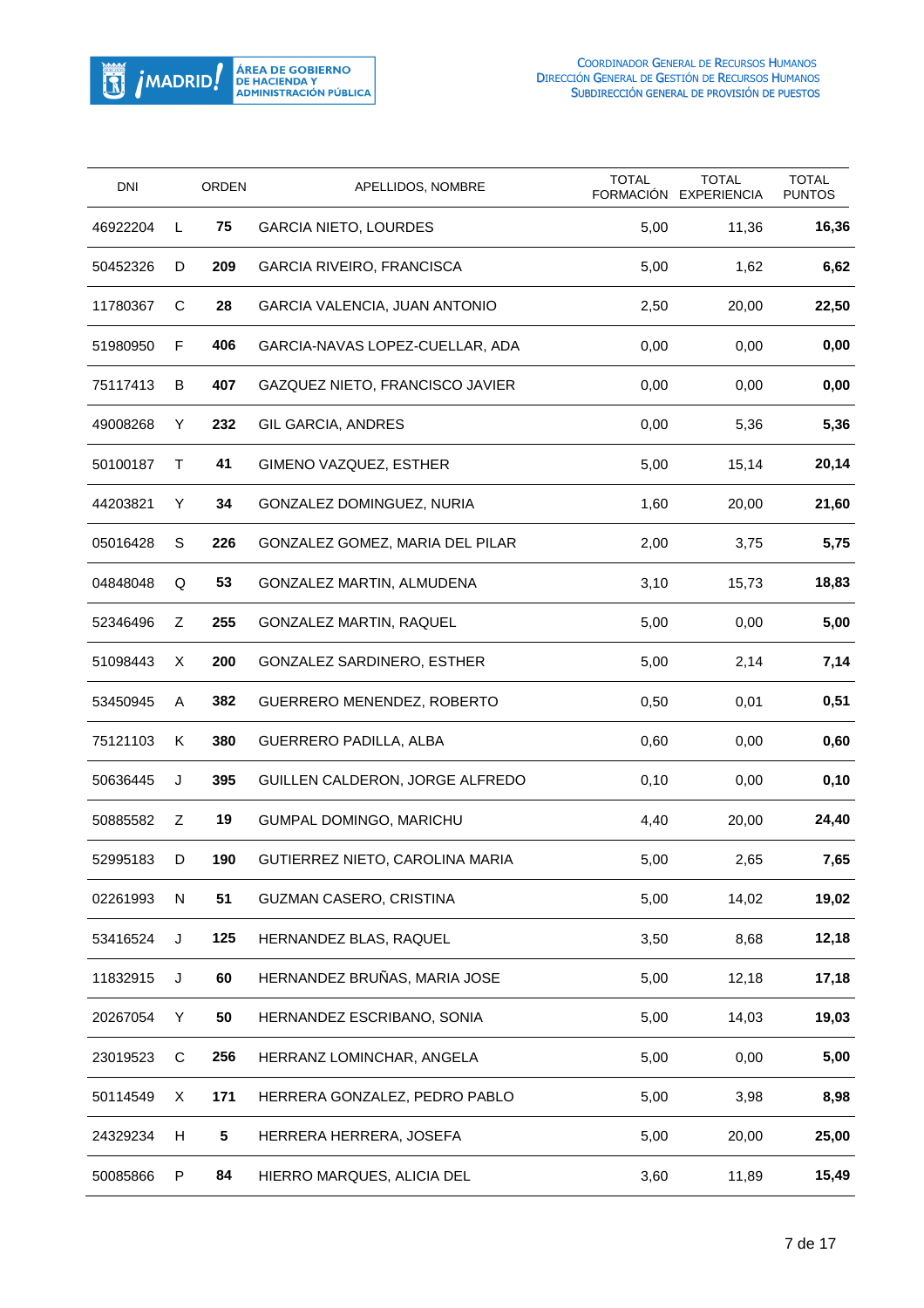

| <b>DNI</b> |           | <b>ORDEN</b> | APELLIDOS, NOMBRE                 | <b>TOTAL</b><br>FORMACIÓN | <b>TOTAL</b><br><b>EXPERIENCIA</b> | <b>TOTAL</b><br><b>PUNTOS</b> |
|------------|-----------|--------------|-----------------------------------|---------------------------|------------------------------------|-------------------------------|
| 70075402   | Ζ         | 216          | HILARIO PULIDO, CAROLINA          | 3,80                      | 2,21                               | 6,01                          |
| 46730441   | F         | 388          | HUMARA REYES, MONICA              | 0,30                      | 0,00                               | 0,30                          |
| 09010807   | м         | 207          | <b>JIMENEZ CARRERA, JAVIER</b>    | 5,00                      | 1,65                               | 6,65                          |
| 46932951   | W         | 257          | JIMENEZ CHAO, MARIA FLORENTINA    | 5,00                      | 0,00                               | 5,00                          |
| 01915068   | L         | 335          | JIMENEZ CLAVERO, FRANCISCO JAVIER | 3,20                      | 0,00                               | 3,20                          |
| 46885380   | H         | 107          | JIMENEZ HERNANDO, RUTH            | 5,00                      | 8,82                               | 13,82                         |
| 01931843   | G         | 137          | JIMENEZ SAAVEDRA, VANESA          | 5,00                      | 6,56                               | 11,56                         |
| 51944499   | B         | 117          | JORGE FERNANDEZ, NATALIA          | 5,00                      | 7,67                               | 12,67                         |
| 51096041   | Τ         | 329          | JUAN GUTIERREZ-BARQUIN, DIEGO     | 0,50                      | 2,90                               | 3,40                          |
| 02543152   | L         | 82           | LAFUENTE OCON, ESTHER             | 5,00                      | 10,82                              | 15,82                         |
| X5993833   | Χ         | 193          | LALANGUI RIOS, CECILIA GUADALUPE  | 5,00                      | 2,62                               | 7,62                          |
| 51062620   | Κ         | 81           | LANA GOMEZ, ARANZAZU              | 4,00                      | 11,88                              | 15,88                         |
| 16571474   | C         | 6            | LASANTA LACALZADA, LAURA          | 5,00                      | 20,00                              | 25,00                         |
| 52766903   | G         | 314          | LAZARO BSHILE, NATHALIE           | 0,60                      | 3,47                               | 4,07                          |
| 02733391   | W         | 147          | LEE SONG, HYUNSOOK                | 0,30                      | 10,20                              | 10,50                         |
| 50999735   | H         | 197          | LEON AGUAGALLO, GLADYS GEORGINA   | 0,00                      | 7,26                               | 7,26                          |
| 75749758   | V         | 186          | LIARTE JIMENEZ, VALENTIN PEDRO    | 3,60                      | 4,22                               | 7,82                          |
| 50101464   | ${\sf N}$ | 7            | LLOREDA CARRICONDO, GEMA MARIA    | 5,00                      | 20,00                              | 25,00                         |
| 50246306   | Τ         | 99           | LOAIZA MATAILLO, IRENE ESPERANZA  | 0,20                      | 14,27                              | 14,47                         |
| 32639369   | T         | 8            | LOPEZ GRANDAL, JUAN JOSE          | 5,00                      | 20,00                              | 25,00                         |
| 50544763   | D         | 315          | LOPEZ JIMENEZ, VICTOR EUGENIO     | 1,00                      | 2,94                               | 3,94                          |
| 48082256   | C         | 149          | LOPEZ MANRIQUE, ROBERTO ANTONIO   | 0,40                      | 9,97                               | 10,37                         |
| 03431340   | Q         | 293          | LOPEZ MARTIN, MARIA EUGENIA       | 3,40                      | 1,38                               | 4,78                          |
| 74884348   | м         | 384          | LOPEZ PEREZ, FRANCISCO JESUS      | 0,50                      | 0,00                               | 0,50                          |
| 04847124   | N         | 109          | LOPEZ RODRIGUEZ, VICTOR           | 1,40                      | 12,15                              | 13,55                         |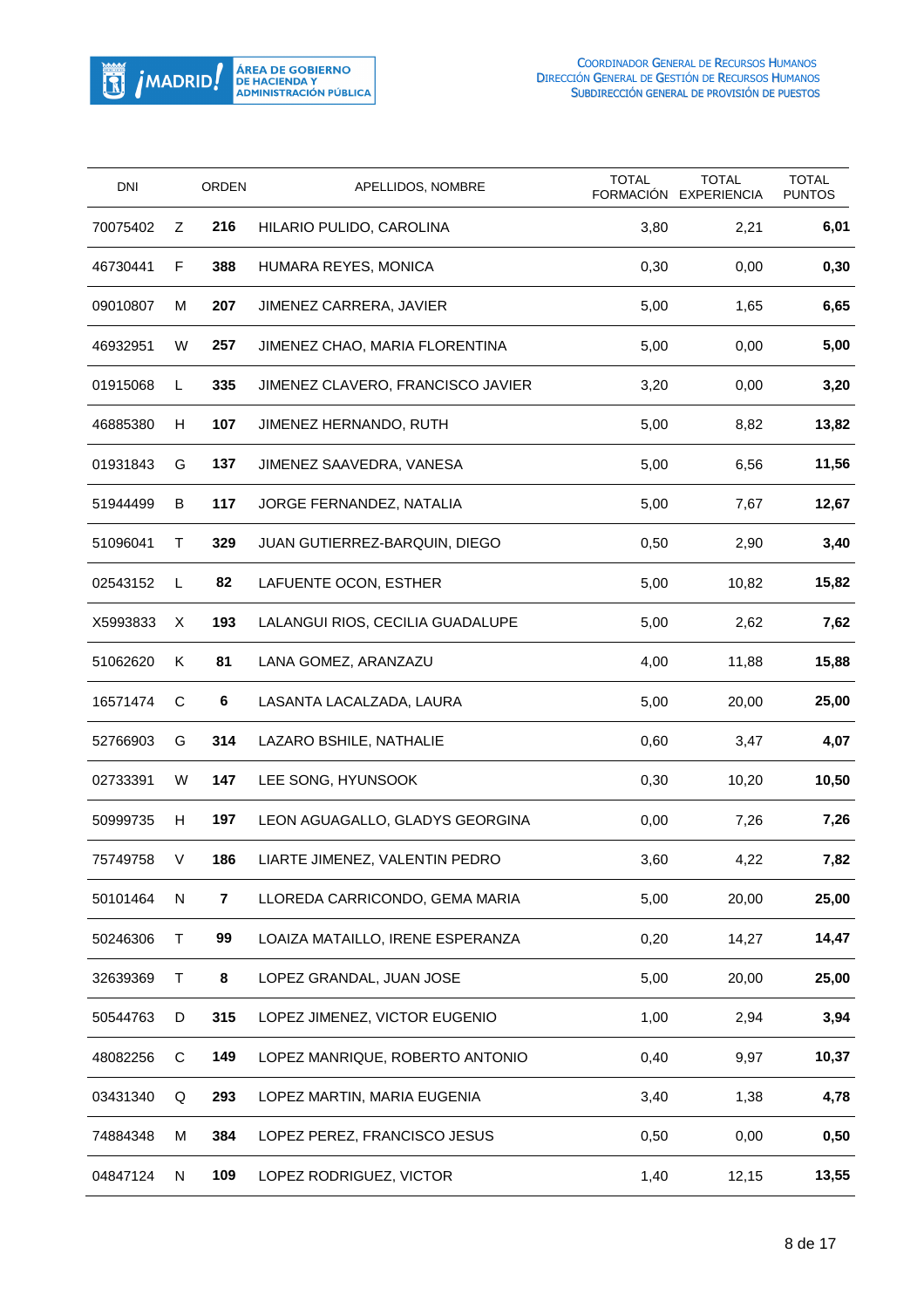

| <b>DNI</b> |    | ORDEN | APELLIDOS, NOMBRE                | <b>TOTAL</b><br>FORMACIÓN | <b>TOTAL</b><br><b>EXPERIENCIA</b> | <b>TOTAL</b><br><b>PUNTOS</b> |
|------------|----|-------|----------------------------------|---------------------------|------------------------------------|-------------------------------|
| 51454313   | R  | 332   | LOPEZ SANCHEZ, CRISTINA          | 2,70                      | 0,63                               | 3,33                          |
| 30200935   | A  | 408   | LOPEZ-MELLADO MELERO, LOURDES    | 0,00                      | 0,00                               | 0,00                          |
| 51072928   | W  | 79    | LORIGADOS GONZALO, SARA          | 5,00                      | 11,10                              | 16,10                         |
| 75864467   | W  | 36    | LOZANO MARCHAN, LUIS             | 1,20                      | 20,00                              | 21,20                         |
| 02558074   | Ζ  | 409   | LUCERO CABRERA, SARA DE LOURDES  | 0,00                      | 0,00                               | 0,00                          |
| 44476259   | D  | 131   | MACIAS CUESTA, DIEGO             | 5,00                      | 6,89                               | 11,89                         |
| X8848954   | A  | 410   | MALDONADO CESPEDES, EDNY MILENA  | 0,00                      | 0,00                               | 0,00                          |
| 50106826   | S  | 90    | MANCEBO RECIO, ELENA             | 5,00                      | 10,03                              | 15,03                         |
| 51458323   | D  | 258   | MANUYAMA PACAYA, LAURA           | 5,00                      | 0,00                               | 5,00                          |
| 50753666   | Α  | 150   | MANYARI CARDENAS, DORIS LUZMILA  | 4,80                      | 5,50                               | 10,30                         |
| 52860421   | G  | 111   | <b>MARCO CUENCA, LIDIA</b>       | 5,00                      | 8,41                               | 13,41                         |
| 53491331   | R  | 259   | MARQUEZ SANCHEZ, ALEXIA PATRICIA | 5,00                      | 0,00                               | 5,00                          |
| 02644928   | C  | 411   | MARROQUIN SEGUNDO, CINTIA        | 0,00                      | 0,00                               | 0,00                          |
| 50674116   | X. | 9     | MARTIN AMOROS, SONSOLES          | 5,00                      | 20,00                              | 25,00                         |
| 70812296   | B  | 213   | MARTIN BLAZQUEZ, MYRIAM          | 5,00                      | 1,10                               | 6,10                          |
| 50979948   | B  | 18    | MARTIN CANO, PABLO               | 5,00                      | 19,41                              | 24,41                         |
| 50463106   | W  | 66    | MARTIN GOMEZ, GEMA               | 2,20                      | 14,76                              | 16,96                         |
| 06583383   | R  | 170   | MARTIN GONZALEZ, ISRAEL          | 5,00                      | 4,04                               | 9,04                          |
| 02257569   | G  | 260   | MARTIN LUDEIRO, ALICIA           | 5,00                      | 0,00                               | 5,00                          |
| 36957807   | G  | 363   | MARTIN MARTIN, INMACULADA        | 1,30                      | 0,00                               | 1,30                          |
| 52982055   | Ζ  | 219   | <b>MARTIN MARTIN, IRENE</b>      | 5,00                      | 0,94                               | 5,94                          |
| 70247121   | S  | 136   | MARTIN MUÑOZ, EVA MARIA          | 5,00                      | 6,60                               | 11,60                         |
| 13135368   | Е  | 168   | MARTIN OLALLA, MARIA ESTELA      | 5,00                      | 4,27                               | 9,27                          |
| 13159535   | Q  | 261   | MARTIN OLALLA, OLGA              | 5,00                      | 0,00                               | 5,00                          |
| 44404817   | м  | 262   | <b>MARTIN TORRES, VERONICA</b>   | 5,00                      | 0,00                               | 5,00                          |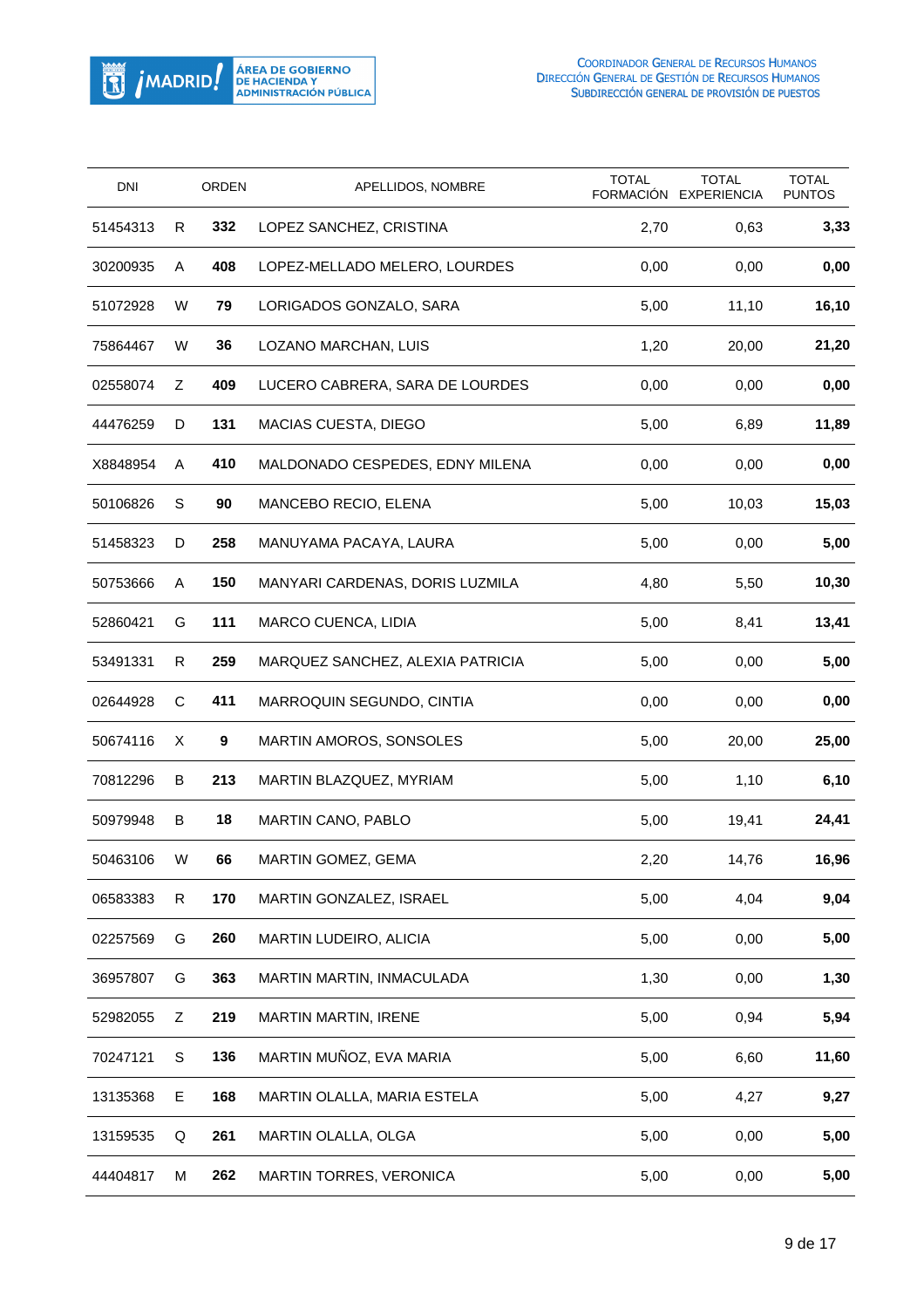

| <b>DNI</b> |   | ORDEN | APELLIDOS, NOMBRE               | <b>TOTAL</b><br><b>FORMACIÓN</b> | <b>TOTAL</b><br><b>EXPERIENCIA</b> | <b>TOTAL</b><br><b>PUNTOS</b> |
|------------|---|-------|---------------------------------|----------------------------------|------------------------------------|-------------------------------|
| 80160930   | L | 412   | MARTINEZ AYUSO, IRENE           | 0,00                             | 0,00                               | 0,00                          |
| 53443527   | Ζ | 330   | MARTINEZ DE MANUEL, BERTA MARIA | 3,40                             | 0,00                               | 3,40                          |
| 50888836   | W | 391   | MARTINEZ DE TERESA, COVADONGA   | 0,20                             | 0,00                               | 0,20                          |
| 44431877   | V | 134   | MARTINEZ FERNANDEZ, ALBERTO     | 5,00                             | 6,77                               | 11,77                         |
| 01372871   | R | 324   | MARTINEZ MARTINEZ, ALICIA       | 0,40                             | 3,14                               | 3,54                          |
| 53432567   | W | 318   | MARTINEZ TORREJON, MARGARITA    | 3,90                             | 0,00                               | 3,90                          |
| 11850192   | V | 386   | MATEO MARTINEZ, TOMAS           | 0,40                             | 0,00                               | 0,40                          |
| 50764488   | S | 398   | MATEOS GARCIA, MARINA           | 0,00                             | 0,05                               | 0,05                          |
| 07243512   | F | 42    | MENA REVILLA, SONIA             | 5,00                             | 15,11                              | 20,11                         |
| 50094856   | м | 92    | MENCIA LOPEZ, MARIA ISABEL      | 5,00                             | 9,94                               | 14,94                         |
| 71154253   | G | 349   | MENDEZ LLORENTE, ISABEL         | 2,30                             | 0,00                               | 2,30                          |
| 03887555   | Α | 345   | MERINO REGUERA, BEATRIZ         | 2,50                             | 0,07                               | 2,57                          |
| 53902752   | Κ | 71    | METE BOLOPO, MAGIN              | 5,00                             | 11,78                              | 16,78                         |
| 05393621   | Y | 307   | MICHA NSANG, TARSICIO           | 4,30                             | 0,00                               | 4,30                          |
| 02723045   | Y | 369   | MILACHAY HUAMANI, JUANA ROSARIO | 1,00                             | 0,00                               | 1,00                          |
| 50981860   | Ζ | 263   | MIÑARRO MULAS, DIANA            | 5,00                             | 0,00                               | 5,00                          |
| 02900672   | G | 22    | MOLINA MUÑOZ, SARA JULIA        | 5,00                             | 18,68                              | 23,68                         |
| 18989593   | B | 164   | MONFORT GONZALBO, MARIA LIDON   | 5,00                             | 4,51                               | 9,51                          |
| 53135147   | н | 32    | MONTERO BATRES, LAURA           | 5,00                             | 16,88                              | 21,88                         |
| 47288744   | P | 396   | MONTERO CARRETERO, RAQUEL       | 0,10                             | 0,00                               | 0,10                          |
| 46927528   | F | 264   | <b>MONTES GARCIA, VERONICA</b>  | 5,00                             | 0,00                               | 5,00                          |
| 11836265   | м | 10    | MORALES LOPEZ, INMACULADA       | 5,00                             | 20,00                              | 25,00                         |
| 04184144   | F | 49    | <b>MORAN MARTIN, JULIA</b>      | 5,00                             | 14,11                              | 19,11                         |
| 50604076   | м | 196   | MORENO DELGADO, ANTONIA         | 5,00                             | 2,42                               | 7,42                          |
| 53421497   | H | 174   | MORENO RODRIGUEZ, JESUS         | 2,40                             | 6,38                               | 8,78                          |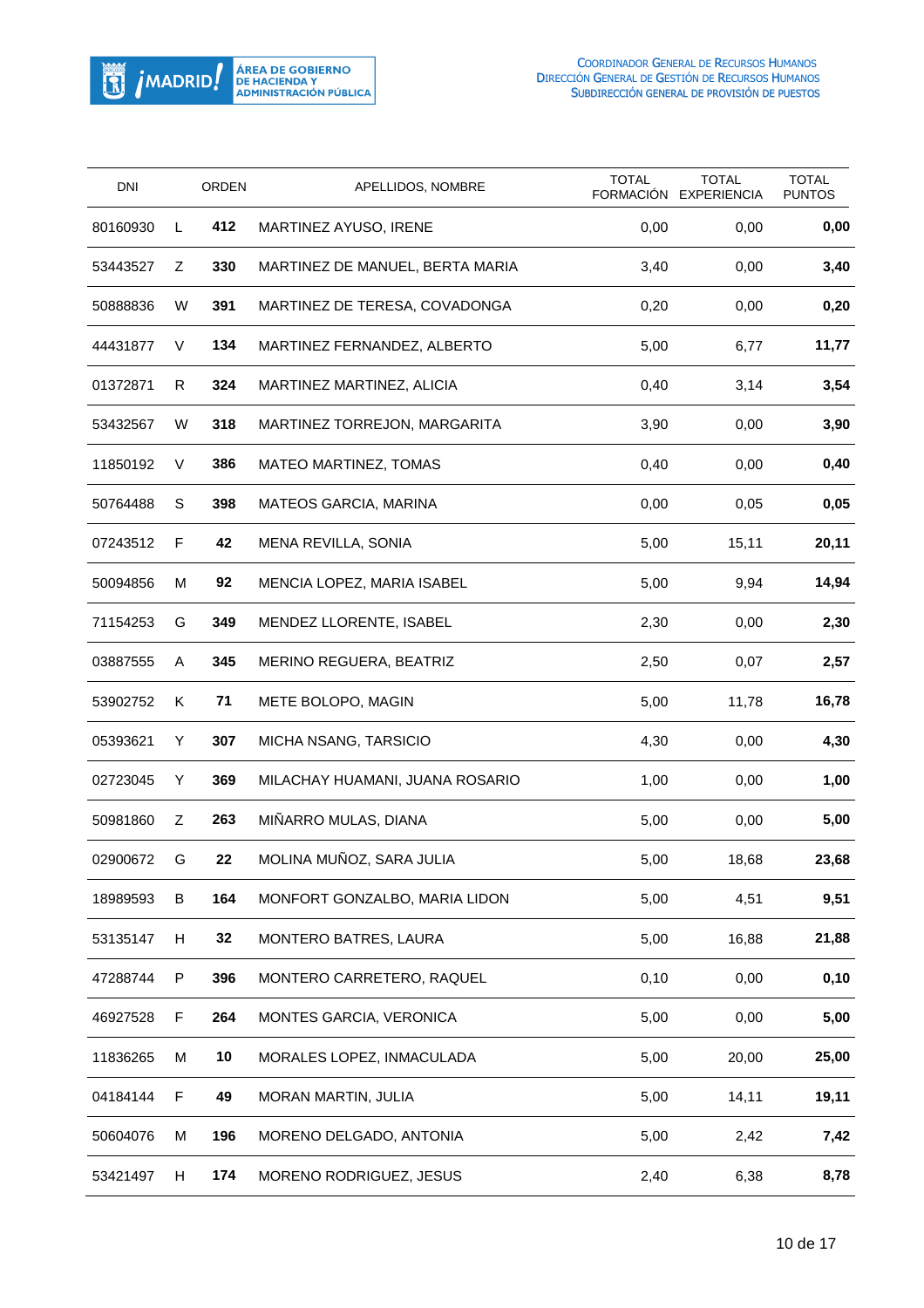

| DNI      |    | <b>ORDEN</b> | APELLIDOS, NOMBRE                  | <b>TOTAL</b><br>FORMACIÓN | <b>TOTAL</b><br><b>EXPERIENCIA</b> | <b>TOTAL</b><br><b>PUNTOS</b> |
|----------|----|--------------|------------------------------------|---------------------------|------------------------------------|-------------------------------|
| 51353518 | S  | 336          | MORENO RODRIGUEZ, MARIA JOSE       | 3,20                      | 0,00                               | 3,20                          |
| 47283614 | F  | 343          | MOSCAT GOMEZ, ALMUDENA             | 2,40                      | 0,25                               | 2,65                          |
| 50544689 | G  | 413          | MUÑOZ ARCOS, GUILLERMO             | 0,00                      | 0,00                               | 0,00                          |
| 30997616 | X. | 327          | MUÑOZ CARMONA, MARIA               | 3,50                      | 0,00                               | 3,50                          |
| 74671093 | Y  | 127          | MUÑOZ HARO, INES MARIA             | 4,80                      | 7,21                               | 12,01                         |
| 51350345 | Q  | 355          | MUÑOZ RODRIGUEZ, MARIA ELENA       | 1,00                      | 0,70                               | 1,70                          |
| 47068972 | R  | 265          | NAVARRO NAVARRO, SILVIA            | 5,00                      | 0,00                               | 5,00                          |
| 47084091 | D  | 266          | NIETO ALCANTUD, PATRICIA           | 5,00                      | 0,00                               | 5,00                          |
| 50175013 | F  | 367          | NIETO FERNANDEZ, JUAN CARLOS       | 1,10                      | 0,00                               | 1,10                          |
| 51991792 | Q  | 222          | NIEVA GARCIA, LAURA                | 5,00                      | 0,88                               | 5,88                          |
| 50750201 | B  | 86           | NORIEGA FALCON, DALILA LUCRECIA    | 5,00                      | 10,32                              | 15,32                         |
| 11855919 | V  | 370          | OLIVA HERNANDO, MARTA              | 1,00                      | 0,00                               | 1,00                          |
| 02667971 | V  | 65           | OLIVARES ALCANTARA, LIDIA BEATRIZ  | 1,90                      | 15,10                              | 17,00                         |
| 77329238 | H  | 204          | ORDOÑEZ VINUESA, ARANZAZU          | 3,90                      | 3,01                               | 6,91                          |
| 51071457 | A  | 91           | ORTEGA HERNANDEZ, LIDIA            | 5,00                      | 9,98                               | 14,98                         |
| 51943843 | Е  | 114          | ORTIZ CALVO, ALBERTO               | 5,00                      | 7,97                               | 12,97                         |
| 52866852 | H. | 165          | ORTIZ HERNANDEZ, RAQUEL CONCEPCION | 3,00                      | 6,48                               | 9,48                          |
| 07565339 | Н  | 393          | OSORIO SANCHEZ, MARIA GLORIA       | 0,00                      | 0,17                               | 0,17                          |
| 11849243 | B  | 68           | PALACIOS MARTINEZ, VIRGINIA        | 5,00                      | 11,89                              | 16,89                         |
| 50105876 | P  | 126          | PALACIOS RUIZ, RAQUEL              | 3,70                      | 8,46                               | 12,16                         |
| 46878007 | M  | 95           | PALACIOS SANJUAN, GEMA             | 5,00                      | 9,71                               | 14,71                         |
| 05279586 | М  | 102          | PALMA BELLIDO, LAURA               | 3,90                      | 10,44                              | 14,34                         |
| 70881018 | D  | 195          | PALOMINO HERNANDEZ, ALVARO         | 5,00                      | 2,50                               | 7,50                          |
| 07243235 | Y  | 267          | PALOMO NIER, JULIA                 | 5,00                      | 0,00                               | 5,00                          |
| 39465433 | D  | 225          | PARGA GONZALEZ, MARIA SOLEDAD      | 0,00                      | 5,78                               | 5,78                          |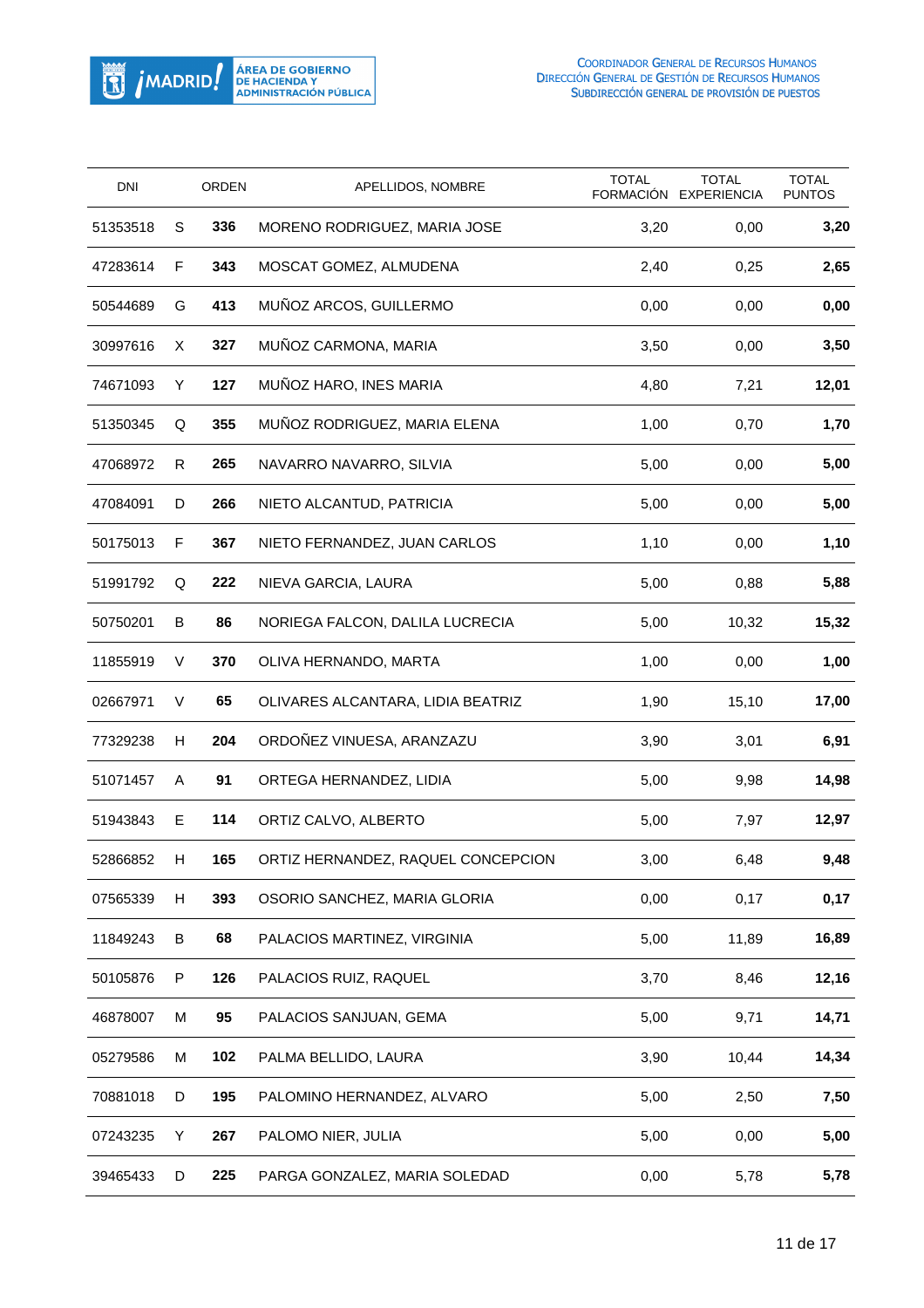

| DNI      |    | <b>ORDEN</b> | APELLIDOS, NOMBRE                    | <b>TOTAL</b><br>FORMACIÓN | <b>TOTAL</b><br><b>EXPERIENCIA</b> | <b>TOTAL</b><br><b>PUNTOS</b> |
|----------|----|--------------|--------------------------------------|---------------------------|------------------------------------|-------------------------------|
| 50969338 | G  | 132          | PARRA COLLADO, SILVIA                | 2,80                      | 9,06                               | 11,86                         |
| 53046563 | F  | 148          | PATON FLORITO, LUIS                  | 3,10                      | 7,33                               | 10,43                         |
| 04582280 | J  | 323          | PEREZ BLASCO, ANA ISABEL             | 3,60                      | 0,00                               | 3,60                          |
| 14301508 | Q  | 351          | PEREZ BONA, MIGUEL AMALIO            | 2,00                      | 0,00                               | 2,00                          |
| 50762360 | A  | 303          | PEREZ BUENAVENTURA, LAURA            | 1,70                      | 2,79                               | 4,49                          |
| 75155082 | Y  | 268          | PEREZ GARCIA, BARBARA                | 5,00                      | 0,00                               | 5,00                          |
| 02191406 | N  | 414          | PEREZ LAVILLA, FRANCISCO JOSE        | 0,00                      | 0,00                               | 0,00                          |
| 51063055 | L  | 269          | PEREZ MORAN, SUSANA                  | 5,00                      | 0,00                               | 5,00                          |
| 50323993 | Q  | 23           | PIEDRA YOPLAC, ANA                   | 5,00                      | 18,66                              | 23,66                         |
| 51098074 | D  | 80           | PIERA MIÑAMBRES, LAURA               | 5,00                      | 10,93                              | 15,93                         |
| 50225879 | C  | 185          | PINILLA MARTINEZ, ALICIA             | 5,00                      | 2,96                               | 7,96                          |
| 74891824 | Y  | 331          | PINTO MELENDO, MARINA                | 3,40                      | 0,00                               | 3,40                          |
| X8848955 | G  | 357          | PIRAMANRIQUE CHAPARRO, LEYDI MARITZA | 0,00                      | 1,62                               | 1,62                          |
| 33542312 | D  | 183          | PITA LUACES, EVA MARIA               | 4,20                      | 3,83                               | 8,03                          |
| 50423281 | J  | 297          | PIZARRO VENTAYOL, MARIA CARMEN       | 2,80                      | 1,83                               | 4,63                          |
| 50317054 | T  | 270          | PLANELLES ROMERO, ROCIO              | 5,00                      | 0,00                               | 5,00                          |
| 02644029 | H. | 139          | PLAZA DEL MAZO, MARTA                | 4,30                      | 7,22                               | 11,52                         |
| 01189142 | L  | 162          | PLAZA MURCIA, AMAYA                  | 5,00                      | 4,56                               | 9,56                          |
| 52566593 | R  | 110          | PONCE OCAÑA, RAMON SANTIAGO          | 5,00                      | 8,55                               | 13,55                         |
| 50817292 | B  | 64           | PRADO CALVETE, MARINA MARTA          | 5,00                      | 12,05                              | 17,05                         |
| 50222612 | L  | 189          | PRIETO LOPEZ, PAULA                  | 5,00                      | 2,74                               | 7,74                          |
| 08110913 | D  | 46           | PRIETO MESON, JULIA                  | 3,00                      | 16,36                              | 19,36                         |
| 50188345 | Е  | 130          | PUENTE GARCIA, IRENE                 | 3,90                      | 8,02                               | 11,92                         |
| 74732376 | V  | 389          | PUYOL DIAZ, MARIA JESUS              | 0,30                      | 0,00                               | 0,30                          |
| 71223446 | J  | 321          | RAMIREZ URBAN, ENCARNACION           | 3,80                      | 0,00                               | 3,80                          |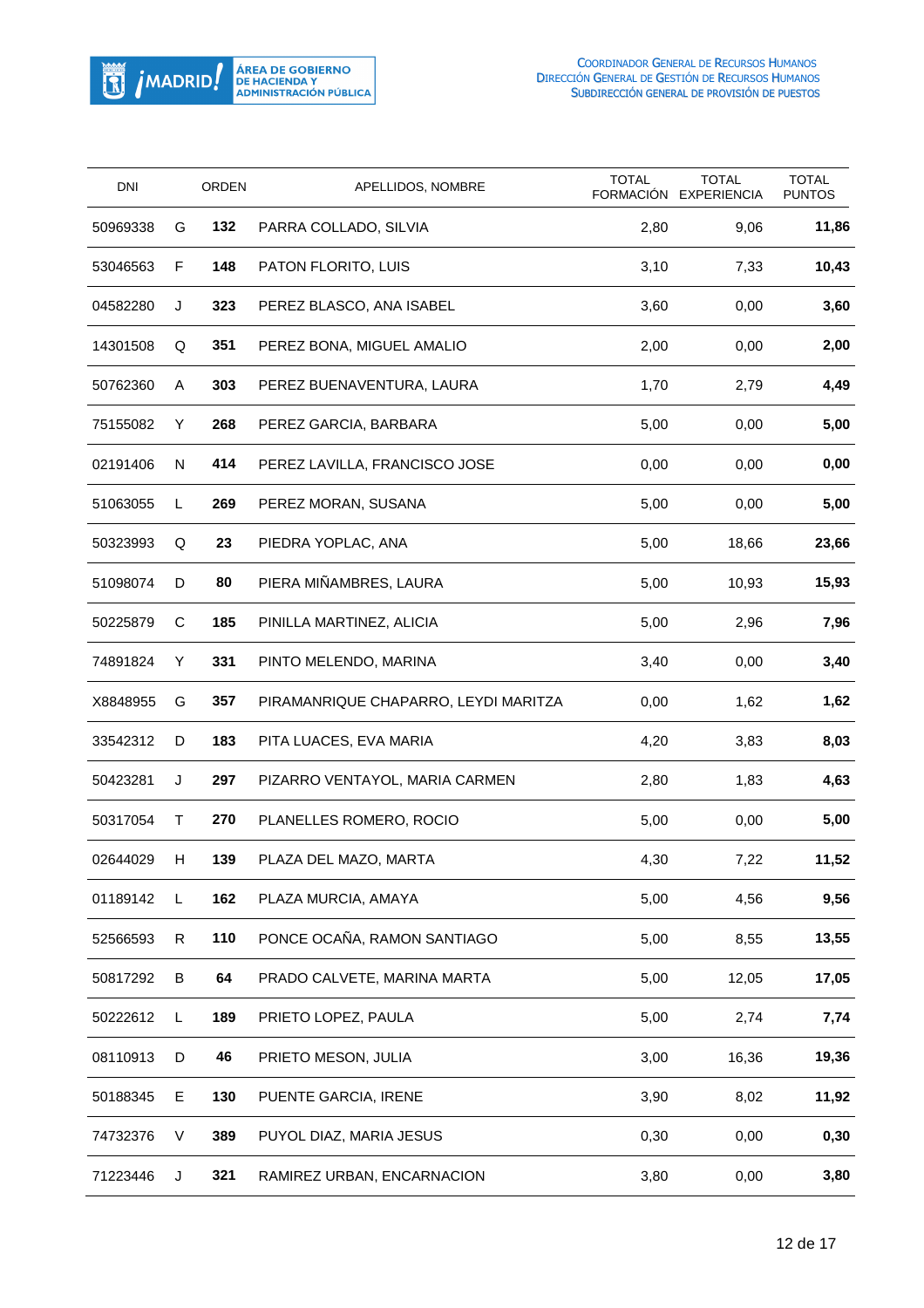

| <b>DNI</b> |   | <b>ORDEN</b> | APELLIDOS, NOMBRE                  | <b>TOTAL</b><br><b>FORMACIÓN</b> | <b>TOTAL</b><br><b>EXPERIENCIA</b> | <b>TOTAL</b><br><b>PUNTOS</b> |
|------------|---|--------------|------------------------------------|----------------------------------|------------------------------------|-------------------------------|
| 13151092   | Z | 271          | RAMOS ARROYO, ANA MARTA            | 5,00                             | 0,00                               | 5,00                          |
| 07240901   | H | 296          | RAMOS BLANCO, ANTONIO              | 4,00                             | 0,72                               | 4,72                          |
| 02673810   | Ζ | 221          | RAMOS QUISPE, YOLANDA              | 5,00                             | 0,90                               | 5,90                          |
| 51458909   | С | 169          | RAVELO LEON, MYRIAM ELENA          | 5,00                             | 4,09                               | 9,09                          |
| 05274204   | м | 272          | REGALADO VAZQUEZ, ISABEL AURORA    | 5,00                             | 0,00                               | 5,00                          |
| 02261201   | W | 153          | RETUERTA PASCUAL, ANA              | 5,00                             | 5,07                               | 10,07                         |
| 71942966   | R | 300          | REVILLA MARTIN, CARMEN             | 4,50                             | 0,00                               | 4,50                          |
| 80155521   | S | 339          | REYNIER CURIEL, ANA                | 3,00                             | 0,00                               | 3,00                          |
| 11812479   | R | 145          | RIAZA FRESNO, SARA                 | 1,70                             | 9,14                               | 10,84                         |
| 46885389   | G | 316          | RICO DIAZ, ANA MARIA               | 1,20                             | 2,71                               | 3,91                          |
| 30999113   | N | 313          | RIOS DE LA PEÑA, ANGELA DE LOS     | 4,10                             | 0,00                               | 4,10                          |
| 53421529   | G | 415          | RISCO MONTEMAYOR, VIRGINIA         | 0,00                             | 0,00                               | 0,00                          |
| 11824599   | т | 334          | RIVERA PARDO, MARIA ANGELES        | 3,30                             | 0,00                               | 3,30                          |
| 53420386   | B | 154          | ROALES NIETO, LIDIA                | 4,10                             | 5,96                               | 10,06                         |
| 51064100   | Y | 96           | ROBLEDAL PEREZ, MARIA ESTHER       | 5,00                             | 9,71                               | 14,71                         |
| 51926801   | т | 273          | ROBLES TEJEDOR, NOELIA             | 5,00                             | 0,00                               | 5,00                          |
| 15410057   | B | 373          | RODRIGUEZ ACAL, ANGELA             | 0,80                             | 0,00                               | 0,80                          |
| 02274546   | F | 211          | RODRIGUEZ ALMANSA, ALBERTO         | 5,00                             | 1,18                               | 6,18                          |
| 77340321   | S | 274          | RODRIGUEZ ARROYO, BEATRIZ          | 5,00                             | 0,00                               | 5,00                          |
| 53452838   | Χ | 356          | RODRIGUEZ BELLO, CRISTINA          | 1,10                             | 0,57                               | 1,67                          |
| 51983403   | Е | 275          | RODRIGUEZ CABALLERO, SARA          | 5,00                             | 0,00                               | 5,00                          |
| 53135829   | X | 381          | RODRIGUEZ CORONADO, MARIA TRINIDAD | 0,60                             | 0,00                               | 0,60                          |
| 45586462   | W | 122          | RODRIGUEZ DE AMUEDO, DAVID         | 2,70                             | 9,56                               | 12,26                         |
| 50982464   | С | 208          | RODRIGUEZ DELGADO, MARIA ISABEL    | 5,00                             | 1,62                               | 6,62                          |
| 47516395   | М | 156          | RODRIGUEZ DELGADO, MARTA           | 5,00                             | 4,93                               | 9,93                          |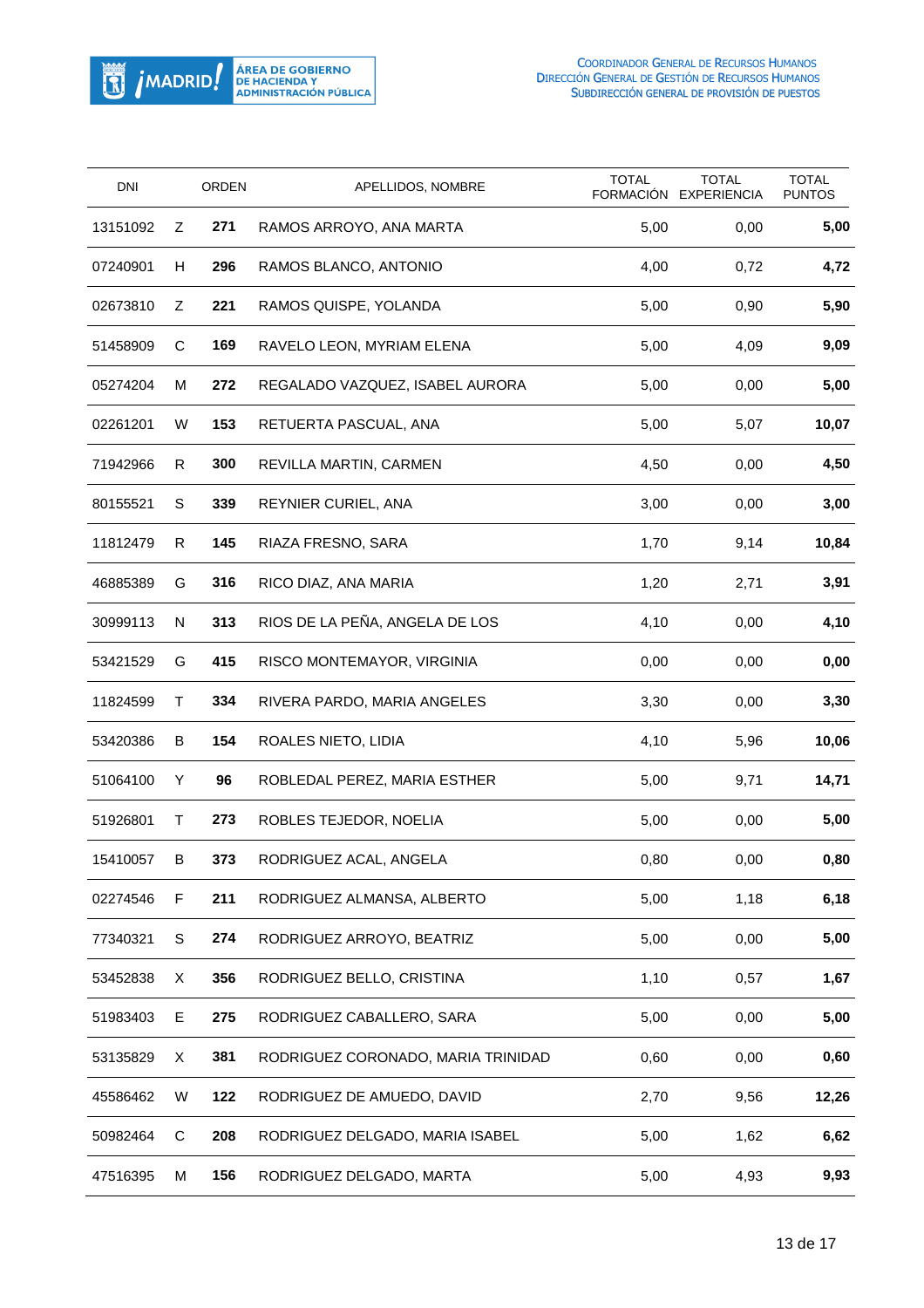

| <b>DNI</b> |    | <b>ORDEN</b> | APELLIDOS, NOMBRE                      | <b>TOTAL</b><br>FORMACIÓN | <b>TOTAL</b><br><b>EXPERIENCIA</b> | <b>TOTAL</b><br><b>PUNTOS</b> |
|------------|----|--------------|----------------------------------------|---------------------------|------------------------------------|-------------------------------|
| 2910002    | L  | 397          | RODRIGUEZ DIAZ, ANA ISABEL             | 0,00                      | 0,07                               | 0,07                          |
| 47027217   | Ζ  | 173          | RODRIGUEZ DIAZ, VANESA                 | 2,80                      | 6,05                               | 8,85                          |
| 11841900   | M  | 78           | RODRIGUEZ LOPEZ, SARA                  | 5,00                      | 11,10                              | 16,10                         |
| 00800041   | D  | 25           | RODRIGUEZ RODRIGUEZ, MARIA VICTORIA    | 2,70                      | 20,00                              | 22,70                         |
| 50458432   | C  | 59           | RODRIGUEZ TABERNERO, FERNANDO          | 3,00                      | 14,20                              | 17,20                         |
| 50971255   | N  | 184          | ROLLON MORENO, VANESSA                 | 5,00                      | 3,03                               | 8,03                          |
| 00267504   | Ζ  | 33           | ROMAN GARCIA, PABLO-ELIAS              | 1,70                      | 20,00                              | 21,70                         |
| 53106496   | W  | 115          | ROMERO FERNANDEZ, MARIA ISABEL         | 5,00                      | 7,97                               | 12,97                         |
| 70864023   | B  | 390          | ROMERO GONZALEZ, SERGIO                | 0,00                      | 0,25                               | 0,25                          |
| 02603303   | W  | 26           | RUANO MARTIN, MARIA TERESA             | 2,70                      | 20,00                              | 22,70                         |
| 07851932   | P  | 89           | RUBIO DE LA IGLESIA, MARIA CONCEPCION  | 5,00                      | 10,09                              | 15,09                         |
| 75267680   | L  | 416          | RUEDA BERENGUEL, JOAQUIN               | 0,00                      | 0,00                               | 0,00                          |
| X8848960   | D  | 360          | RUGELES RINCON, SONIA MARLENE          | 0,00                      | 1,48                               | 1,48                          |
| 26228760   | С  | 138          | RUIZ ANTEQUERA, SILVIA MARIA           | 5,00                      | 6,55                               | 11,55                         |
| 51449930   | B  | 73           | RUIZ GARCIA DE DIONISIO, FATIMA ISABEL | 5,00                      | 11,59                              | 16,59                         |
| 08936065   | J  | 37           | RUIZ MARTIN-PEÑASCO, MARIA ANGELES     | 2,80                      | 17,84                              | 20,64                         |
| 50726348   | D  | 276          | RUIZ PRIETO, MARIA DEL PILAR           | 5,00                      | 0,00                               | 5,00                          |
| 74653933   | G  | 310          | RUIZ TARRAGONA, RUBEN OLEGARIO         | 3,20                      | 1,08                               | 4,28                          |
| 50987609   | J  | 87           | SAIZ MERINO, NOELIA                    | 5,00                      | 10,32                              | 15,32                         |
| 50224012   | Q  | 277          | SALCEDO GUIJARRO, MONTSERRAT           | 5,00                      | 0,00                               | 5,00                          |
| 53497581   | H. | 231          | SALGADO MARCOS, MARIO                  | 5,00                      | 0,39                               | 5,39                          |
| 53416708   | J  | 278          | SANCHEZ BARROSO, NOELIA                | 5,00                      | 0,00                               | 5,00                          |
| 50736940   | Κ  | 104          | SANCHEZ CASTREJON, CRISTINA            | 5,00                      | 9,24                               | 14,24                         |
| 50543935   | D  | 121          | SANCHEZ CRISTOBAL, MARIA               | 5,00                      | 7,42                               | 12,42                         |
| 52185144   | F  | 30           | SANCHEZ DE LA MANO, FLORENTINA         | 3,40                      | 18,63                              | 22,03                         |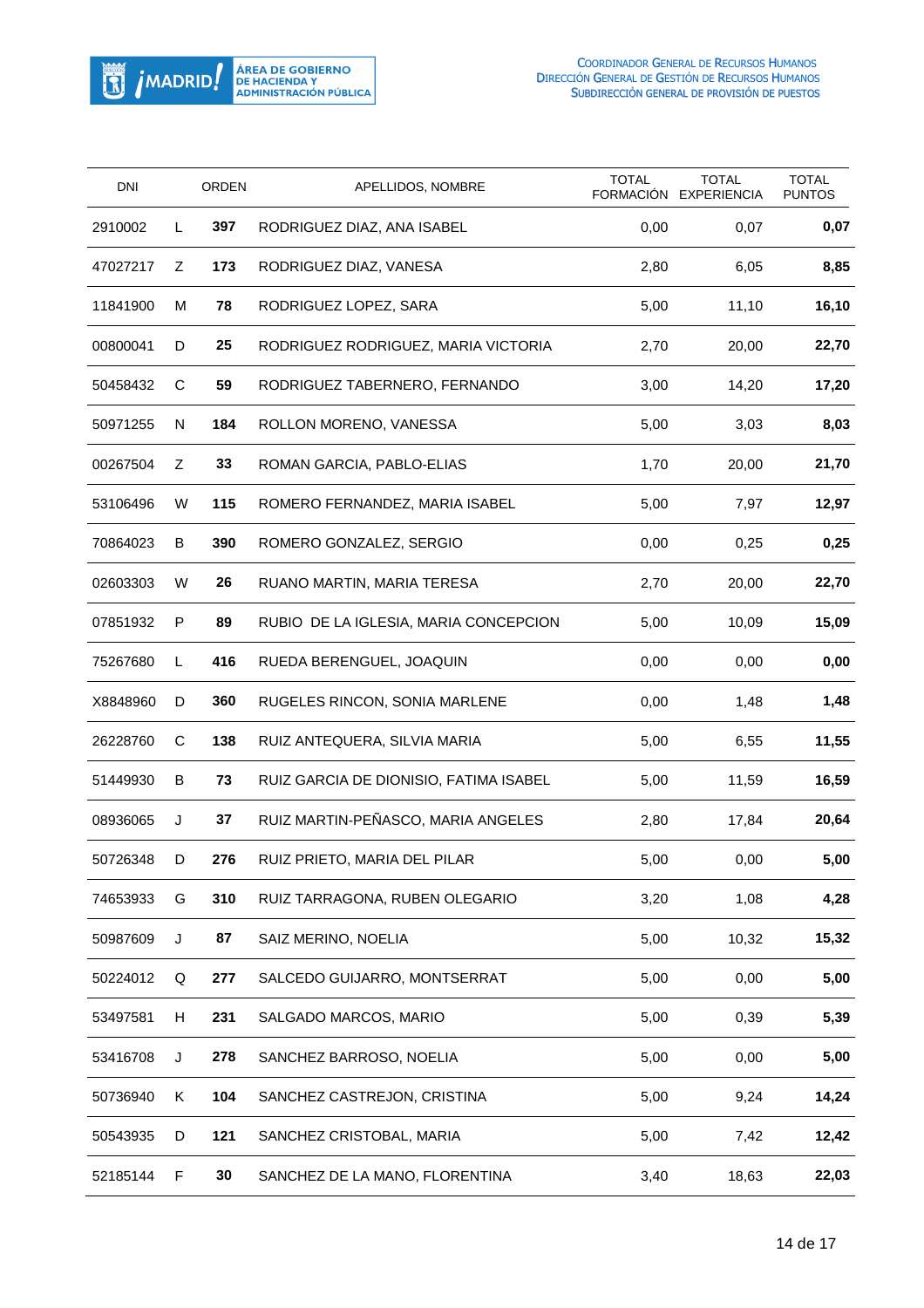

| <b>DNI</b> |   | <b>ORDEN</b> | APELLIDOS, NOMBRE              | <b>TOTAL</b><br>FORMACIÓN | <b>TOTAL</b><br><b>EXPERIENCIA</b> | <b>TOTAL</b><br><b>PUNTOS</b> |
|------------|---|--------------|--------------------------------|---------------------------|------------------------------------|-------------------------------|
| 50162172   | Τ | 166          | SANCHEZ GARCIA, JUAN ANTONIO   | 5,00                      | 4,47                               | 9,47                          |
| 24152650   | м | 342          | SANCHEZ REYES, MARIA ESPERANZA | 2,80                      | 0,00                               | 2,80                          |
| 09049281   | Τ | 353          | SANCHEZ REYES, SONIA           | 1,80                      | 0,00                               | 1,80                          |
| 31736493   | N | 180          | SANCHEZ RUIZ, MARTA            | 3,90                      | 4,58                               | 8,48                          |
| 07877801   | W | 144          | SANCHEZ SANTOLINO, SARIA MARIA | 5,00                      | 5,89                               | 10,89                         |
| 20170988   | B | 74           | SANCHO GARCIA, SANTIAGO        | 1,70                      | 14,79                              | 16,49                         |
| 29768977   | P | 119          | SANTIAGO CALERO, ANA MARIA     | 1,40                      | 11,05                              | 12,45                         |
| 05258266   | Y | 62           | SANTIAGO PINAR, LOURDES        | 5,00                      | 12,12                              | 17,12                         |
| 70254396   | Е | 301          | SANZ CRISTOBAL, MIRIAM         | 4,50                      | 0,00                               | 4,50                          |
| 46934291   | P | 108          | SANZ GARCIA, OSCAR             | 5,00                      | 8,73                               | 13,73                         |
| 46842676   | W | 302          | SANZ GONZALEZ, SANDRA          | 4,50                      | 0,00                               | 4,50                          |
| 50096653   | P | 47           | SANZ RODRIGUEZ, CRISTINA       | 4,10                      | 15,18                              | 19,28                         |
| 05288163   | A | 328          | SARASA CABEZUELO, ESTIBALIZ    | 3,50                      | 0,00                               | 3,50                          |
|            | R | 417          | SEBASTIAN LAHOZ, MARIA PILAR   | 0,00                      | 0,00                               | 0,00                          |
| 50900540   | Е | 394          | SELMA CANO, IRENE              | 0,00                      | 0,10                               | 0,10                          |
| 02259152   | T | 151          | SERRANO AVILA, JESUS           | 1,00                      | 9,28                               | 10,28                         |
| 50976251   | V | 279          | SERRANO DURAN, MONICA          | 5,00                      | 0,00                               | 5,00                          |
| 01834015   | H | 280          | SERRANO DURAN, PALOMA          | 5,00                      | 0,00                               | 5,00                          |
| 50954615   | R | 375          | SERRANO GARCIA, MARIA TERESA   | 0,00                      | 0,74                               | 0,74                          |
| 48395502   | Y | 281          | SERRANO MARIN, ANTONIA         | 5,00                      | 0,00                               | 5,00                          |
| 02283529   | C | 322          | SERRANO SANCHEZ, AFRICA        | 0,00                      | 3,60                               | 3,60                          |
| 47032003   | Q | 282          | SOMOZA DOCHADO, MARIA          | 5,00                      | 0,00                               | 5,00                          |
| 50744297   | H | 112          | SORIANO HERNANDEZ, MARIA BELEN | 5,00                      | 8,27                               | 13,27                         |
| X6395516   | Κ | 372          | SOROCEANU, GIANINA CARMEN      | 0,00                      | 0,93                               | 0,93                          |
| 11840566   | М | 230          | TAPIA CASELLAS, CECILIA        | 5,00                      | 0,53                               | 5,53                          |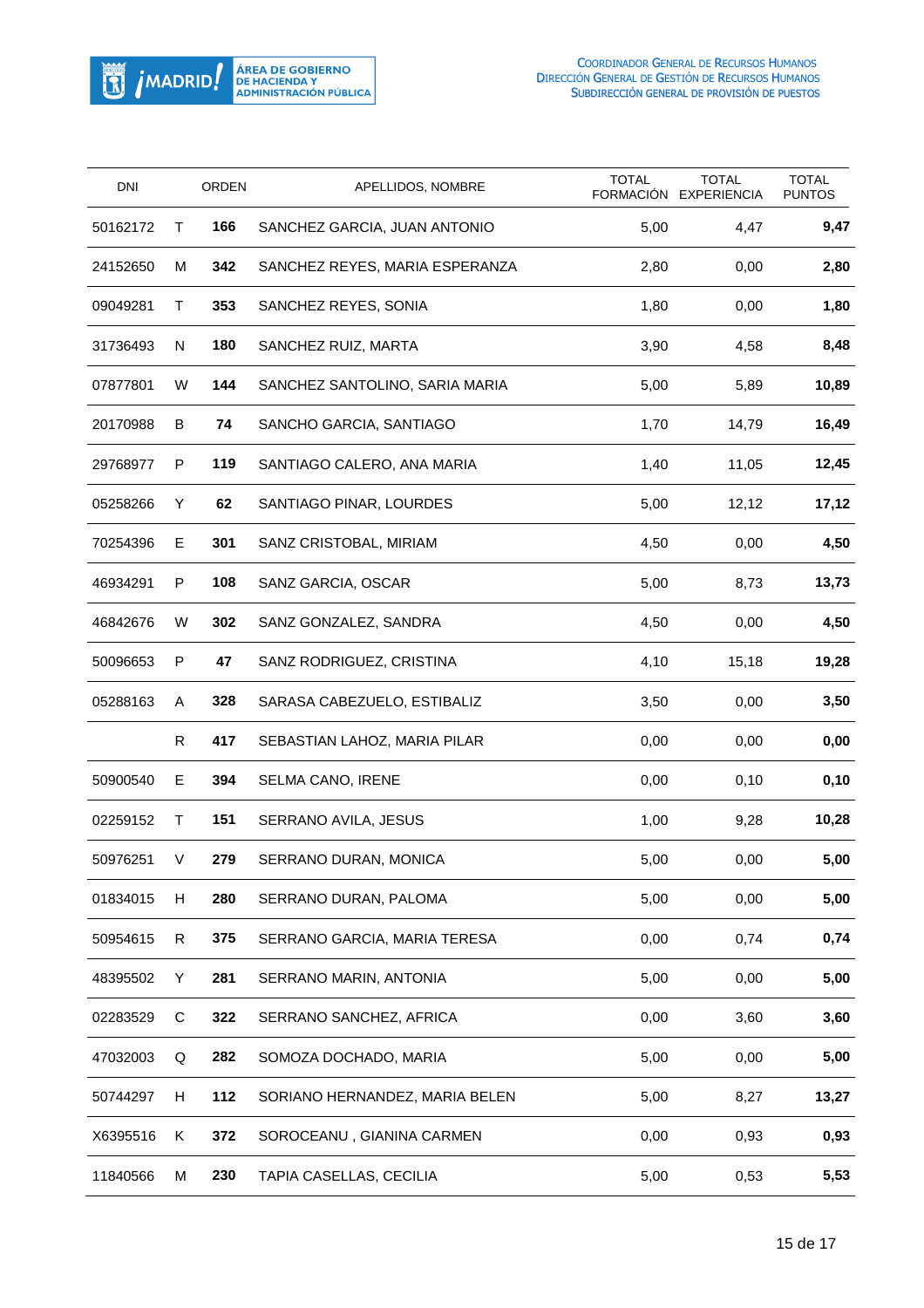

| <b>DNI</b> |   | ORDEN | APELLIDOS, NOMBRE                 | <b>TOTAL</b><br>FORMACIÓN | <b>TOTAL</b><br><b>EXPERIENCIA</b> | <b>TOTAL</b><br><b>PUNTOS</b> |
|------------|---|-------|-----------------------------------|---------------------------|------------------------------------|-------------------------------|
| 11840565   | G | 376   | TAPIA CASELLAS, ELENA             | 0,70                      | 0,00                               | 0,70                          |
| 02538581   | W | 101   | TELLEZ GONZALEZ, MACARENA         | 3,70                      | 10,67                              | 14,37                         |
| 50683228   | Ζ | 206   | TOMAS TREJO, ANA MARIA            | 4,10                      | 2,58                               | 6,68                          |
| 44783282   | м | 118   | TORRADO LOPEZ, JUAN CARLOS        | 2,50                      | 10,12                              | 12,62                         |
| 50953832   | т | 283   | TORRE MARTIN, SUSANA DE LA        | 5,00                      | 0,00                               | 5,00                          |
| 11834690   | V | 11    | TORRE REOYO, MARTA DE LA          | 5,00                      | 20,00                              | 25,00                         |
| 50871147   | Τ | 358   | TORREJON GARCIA, CAROLINA         | 1,10                      | 0,51                               | 1,61                          |
| X3263580   | H | 347   | TORRES ., CLARITA ALEXANDRA       | 0,00                      | 2,45                               | 2,45                          |
| 50193586   | L | 12    | TORRES JIMENEZ, ANA MARIA         | 5,00                      | 20,00                              | 25,00                         |
| 53108905   | L | 44    | TORRESANO DUEÑAS, PATRICIA        | 5,00                      | 14,64                              | 19,64                         |
| 00539260   | R | 346   | TORRICO ROMERO, YOLANDA           | 0,10                      | 2,43                               | 2,53                          |
| 53023439   | Κ | 48    | TRUJILLO GARRIDO, NURIA           | 5,00                      | 14,19                              | 19,19                         |
| 50741677   | C | 181   | <b>UBENGA MONTERO, ERNESTO</b>    | 1,00                      | 7,21                               | 8,21                          |
| 11849173   | X | 13    | URBANO VENTOCILLA, MARIA ADELAIDA | 5,00                      | 20,00                              | 25,00                         |
| 47033232   | A | 284   | URETA VALER, MARIA MERCEDES       | 5,00                      | 0,00                               | 5,00                          |
| 05194661   | L | 21    | UTIEL SAHUQUILLO, MERCEDES        | 5,00                      | 18,79                              | 23,79                         |
| 51902524   | B | 179   | VADILLO HERNANDEZ, ISABEL         | 5,00                      | 3,53                               | 8,53                          |
| 44903110   | Α | 285   | VALLECILLO RODRIGUEZ, RUTH        | 5,00                      | 0,00                               | 5,00                          |
| 46878614   | Ζ | 205   | VALLES MANZANERO, IVAN            | 4,30                      | 2,50                               | 6,80                          |
| 50558780   | L | 286   | VALOIS ROJAS, IRIS VIOLETA        | 5,00                      | 0,00                               | 5,00                          |
| 12334947   | R | 210   | VARA GUIJO, SERGIO                | 3,40                      | 3,06                               | 6,46                          |
| 53494817   | Ζ | 287   | VARGAS RODRIGUEZ, EVA             | 5,00                      | 0,00                               | 5,00                          |
| 50266745   | S | 191   | VARO VAZQUEZ, CRISTINA            | 0,00                      | 7,63                               | 7,63                          |
| 05409095   | R | 309   | VAZQUEZ CAPITAN, IGNACIO          | 0,00                      | 4,28                               | 4,28                          |
| 52107887   | F | 76    | VAZQUEZ CHELA, GEMA ELISABETH     | 5,00                      | 11,27                              | 16,27                         |